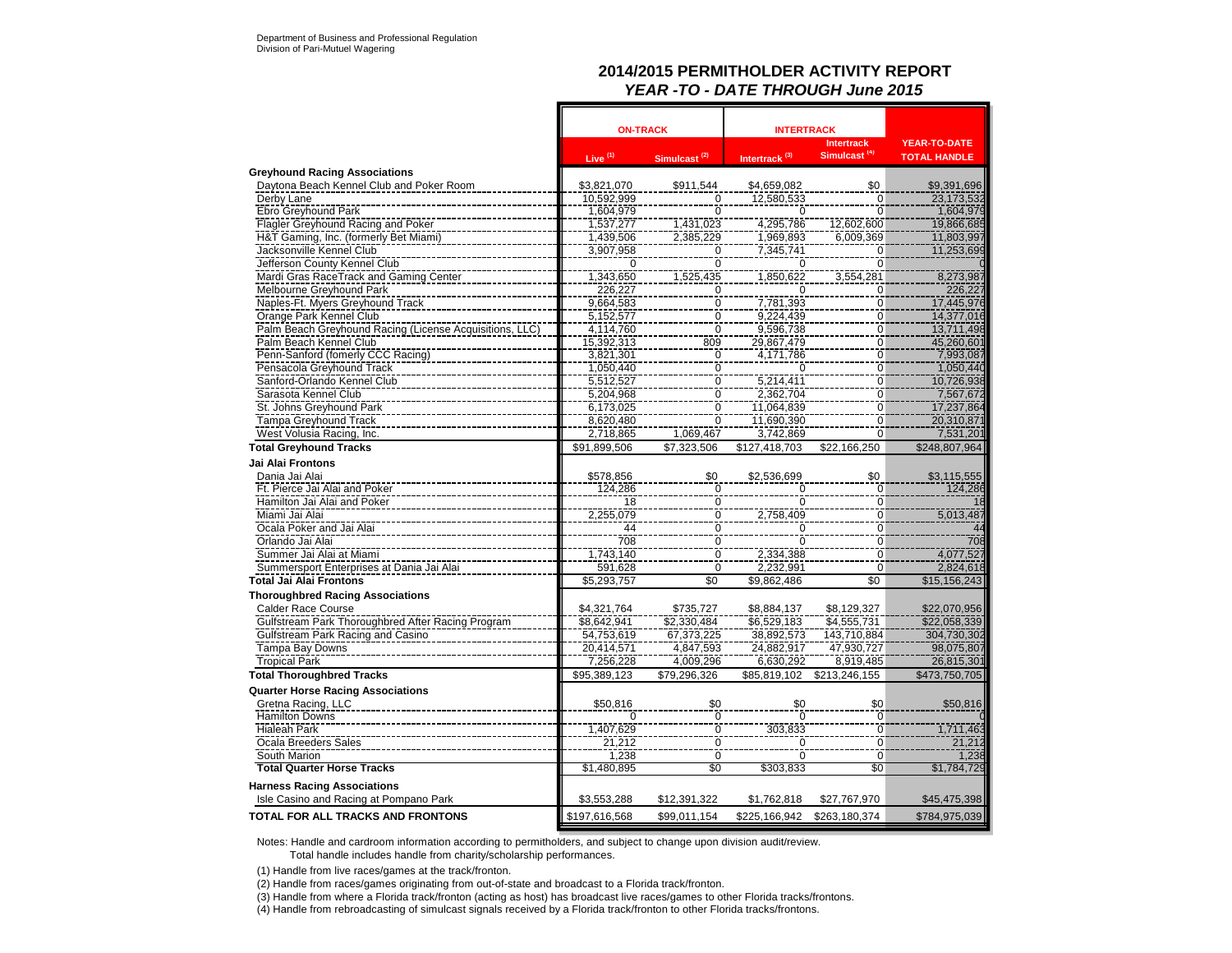# JULY 2014 PERMITHOLDER ACTIVITY REPORT

|                                                         | <b>ON-TRACK</b>     |                          | <b>INTERTRACK</b>         | <b>JULY</b>              |               |
|---------------------------------------------------------|---------------------|--------------------------|---------------------------|--------------------------|---------------|
|                                                         |                     |                          |                           | <b>Intertrack</b>        | <b>TOTAL</b>  |
|                                                         | Live <sup>(1)</sup> | Simulcast <sup>(2)</sup> | Intertrack <sup>(3)</sup> | Simulcast <sup>(4)</sup> | <b>HANDLE</b> |
| <b>Greyhound Racing Associations</b>                    |                     |                          |                           |                          |               |
| Daytona Beach Kennel Club and Poker Room                | \$0                 | \$0                      | \$0                       | \$0                      | \$0           |
| Derby Lane                                              | $\overline{0}$      | $\overline{0}$           | $\overline{0}$            | $\Omega$                 |               |
| Ebro Greyhound Park                                     | 490.419             | $\Omega$                 | $\Omega$                  |                          | 490,419       |
| Flagler Greyhound Racing and Poker                      | 366,336             | 255,568                  | 986,033                   | 2,156,654                | 3,764,591     |
| H&T Gaming, Inc. (formerly Bet Miami)                   | $\Omega$            | $\mathbf 0$              | $\Omega$                  | $\Omega$                 |               |
| Jacksonville Kennel Club                                | 1,361,908           | $\mathbf 0$              | 2,542,787                 | $\Omega$                 | 3,904,695     |
| Jefferson County Kennel Club                            | $\mathbf 0$         | ō                        | Ō                         | ō                        | 0             |
| Mardi Gras RaceTrack and Gaming Center                  | $\overline{0}$      | ō                        | $\overline{0}$            | $\overline{0}$           | $\Omega$      |
| Melbourne Greyhound Park                                | $\Omega$            | $\Omega$                 | $\overline{0}$            | $\Omega$                 |               |
| Naples-Ft. Myers Greyhound Track                        | $\overline{0}$      | $\overline{0}$           | $\overline{0}$            | $\overline{0}$           | $\Omega$      |
| Orange Park Kennel Club                                 | $\overline{0}$      | $\overline{0}$           | $\overline{0}$            | $\overline{0}$           |               |
| Palm Beach Greyhound Racing (License Acquisitions, LLC) | 1.408.164           | $\overline{0}$           | 3,244,158                 | $\overline{0}$           | 4,652,322     |
| Palm Beach Kennel Club                                  | $\Omega$            | ō                        | $\Omega$                  | $\overline{0}$           |               |
| Penn-Sanford (fomerly CCC Racing)                       | 664,558             | $\overline{0}$           | 830,665                   | $\overline{0}$           | 1,495,222     |
| Pensacola Greyhound Track                               | 195,833             | ō                        | $\mathbf 0$               | $\overline{0}$           | 195,833       |
| Sanford-Orlando Kennel Club                             | 0                   | $\overline{0}$           | $\overline{0}$            | $\overline{0}$           | $\Omega$      |
| Sarasota Kennel Club                                    | $\overline{0}$      | $\overline{0}$           | $\overline{0}$            | Ō                        | $\Omega$      |
| St. Johns Greyhound Park                                | $\Omega$            | Ō                        | $\overline{0}$            | $\overline{0}$           |               |
| <b>Tampa Greyhound Track</b>                            | 1.506.971           | $\overline{0}$           | 2,093,710                 | $\overline{0}$           | 3,600,681     |
| West Volusia Racing, Inc.                               | 710,469             | 198,542                  | 747,764                   | $\Omega$                 | 1,656,775     |
| <b>Total Greyhound Tracks</b>                           | \$6,704,657         | \$454,110                | \$10,445,118              | \$2,156,654              | \$19,760,538  |
| Jai Alai Frontons                                       |                     |                          |                           |                          |               |
| Dania Jai Alai                                          | \$0                 | \$0                      | \$0                       | \$0                      | \$0           |
| Ft. Pierce Jai Alai and Poker                           | $\Omega$            | $\Omega$                 | $\Omega$                  | $\Omega$                 | $\Omega$      |
| Hamilton Jai Alai and Poker                             | $\overline{0}$      | $\overline{0}$           | $\overline{0}$            | $\Omega$                 | U             |
| Miami Jai Alai                                          | $\overline{0}$      | $\overline{0}$           | $\overline{0}$            | $\Omega$                 | $\Omega$      |
| Ocala Poker and Jai Alai                                | $\mathbf 0$         | $\overline{0}$           | $\overline{0}$            | $\overline{0}$           | $\Omega$      |
| Orlando Jai Alai                                        | $\mathbf 0$         | $\mathbf 0$              | $\mathbf 0$               | $\mathbf 0$              | $\Omega$      |
| Summer Jai Alai at Miami                                | $\Omega$            | $\Omega$                 | $\Omega$                  | 0                        |               |
| Summersport Enterprises at Dania Jai Alai               | 312,667             | $\Omega$                 | 1,061,716                 | $\Omega$                 | 1,374,383     |
| <b>Total Jai Alai Frontons</b>                          | \$312,667           | \$0                      | \$1.061.716               | \$0                      | \$1,374,383   |
| <b>Thoroughbred Racing Associations</b>                 |                     |                          |                           |                          |               |
| <b>Calder Race Course</b>                               | \$0                 | \$0                      | \$0                       | \$0                      | \$0           |
| Gulfstream Park Thoroughbred After Racing Program       | 3.467.716           | \$881,043                | \$2,705,030               | \$1,960,587              | \$9,014,376   |
| Gulfstream Park Racing and Casino                       | 44.642              | 6,172,777                | 79.190                    | 11,798,444               | 18,095,053    |
| Tampa Bay Downs                                         | 75.686              | 723,198                  | 60.401                    | 3,444,594                | 4,303,880     |
| <b>Tropical Park</b>                                    | $\Omega$            | $\Omega$                 | $\Omega$                  |                          |               |
| <b>Total Thoroughbred Tracks</b>                        | \$3,588,045         | \$7,777,018              | \$2,844,621               | \$17,203,625             | \$31,413,309  |
| <b>Quarter Horse Racing Associations</b>                |                     |                          |                           |                          |               |
|                                                         | \$13,630            | \$0                      | \$0                       | \$0                      | \$13,630      |
| Gretna Racing, LLC<br>Gulfstream After Racing Program   |                     |                          | Ō                         | Ō                        | ٦Ō            |
| <b>Hialeah Park</b>                                     | $\Omega$            | $\Omega$                 | $\overline{0}$            | $\Omega$                 |               |
| South Marion Real Estate Holdings, LLC                  | 1,238               | 0                        | $\mathbf 0$               | $\Omega$                 | 1,238         |
|                                                         | 14,868              |                          | $\overline{0}$            | $\Omega$                 | 14,868        |
| <b>Harness Racing Associations</b>                      |                     |                          |                           |                          |               |
| Isle Casino and Racing at Pompano Park                  | \$0                 | \$997,693                | \$0                       | \$2,350,434              | \$3,348,127   |
| <b>TOTAL FOR ALL TRACKS AND FRONTONS</b>                | \$10,620,237        | \$9,228,821              | \$14,351,454              | \$21,710,713             | \$55,911,226  |
|                                                         |                     |                          |                           |                          |               |

Notes: Handle and cardroom information according to permitholders, and subject to change upon division audit/review. Total handle includes handle from charity/scholarship performances.

(1) Handle from live races/games at the track/fronton.

(2) Handle from races/games originating from out-of-state and broadcast to a Florida track/fronton.

(3) Handle from where a Florida track/fronton (acting as host) has broadcast live races/games to other Florida tracks/frontons.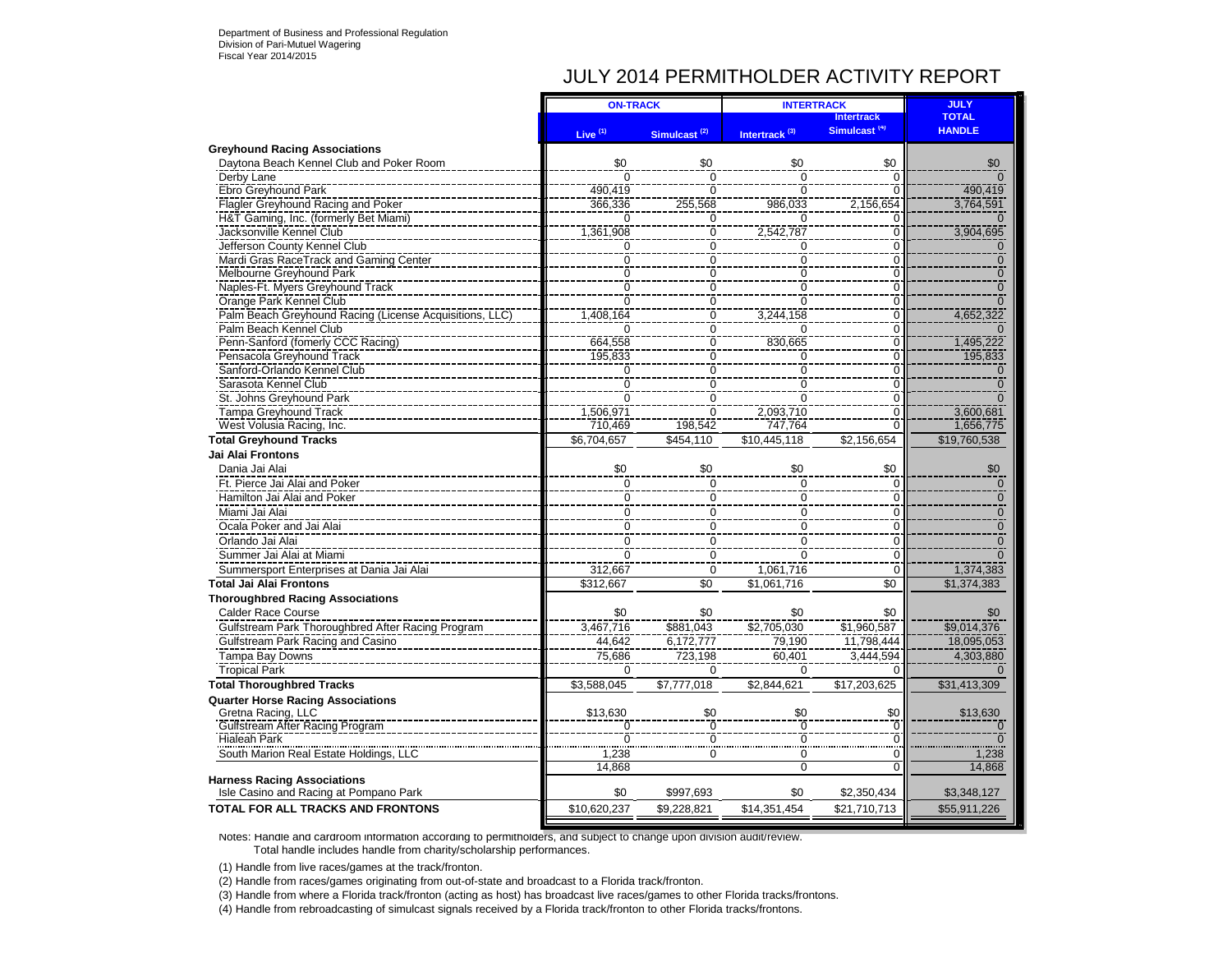### **AUGUST 2014 PERMITHOLDER ACTIVITY REPORT**

| <b>August</b><br><b>Intertrack</b><br>Simulcast <sup>(4)</sup><br><b>Total Handle</b><br>Live <sup>(1)</sup><br>Intertrack <sup>(3)</sup><br>Simulcast <sup>(2)</sup><br><b>Greyhound Racing Associations</b><br>Daytona Beach Kennel Club and Poker Room<br>\$0<br>\$0<br>\$0<br>\$0<br>\$0<br>Derby Lane<br>$\overline{0}$<br>$\Omega$<br>0<br>$\Omega$<br>$\Omega$<br>Ebro Greyhound Park<br>$\overline{0}$<br>287.305<br>287.305<br>$\overline{0}$<br>$\Omega$<br>Flagler Greyhound Racing and Poker<br>2,265,077<br>3.929.072<br>371,955<br>1.042.434<br>249.606<br>H&T Gaming, Inc. (formerly Bet Miami)<br>$\Omega$<br>$\Omega$<br>$\Omega$<br>$\Omega$<br>O<br>Jacksonville Kennel Club<br>$\overline{0}$<br>1,430,989<br>4,050,796<br>2,619,807<br>$\overline{0}$<br>$\overline{0}$<br>Jefferson County Kennel Club<br>$\overline{0}$<br>$\overline{0}$<br>0<br>$\Omega$<br>$\overline{0}$<br>Mardi Gras RaceTrack and Gaming Center<br>$\overline{0}$<br>$\overline{0}$<br>$\overline{0}$<br>$\overline{0}$<br>$\overline{0}$<br>$\overline{0}$<br>$\overline{0}$<br>$\overline{0}$<br>$\overline{0}$<br>Melbourne Greyhound Park<br>$\overline{0}$<br>$\overline{0}$<br>$\overline{0}$<br>$\overline{0}$<br>$\overline{0}$<br>Naples-Ft. Myers Greyhound Track<br>$\overline{0}$<br>$\overline{0}$<br>$\overline{0}$<br>$\overline{0}$<br>Orange Park Kennel Club<br>$\overline{0}$<br>Palm Beach Greyhound Racing (License Acquisitions, LLC)<br>4,786,659<br>1,439,287<br>$\Omega$<br>3.347.372<br>0<br>Palm Beach Kennel Club<br>$\overline{0}$<br>ō<br>$\Omega$<br>0<br>ŋ<br>Penn-Sanford (fomerly CCC Racing)<br>$\overline{0}$<br>$\overline{0}$<br>1,641,413<br>759.869<br>881,545<br>Pensacola Greyhound Track<br>$\overline{0}$<br>150,192<br>$\overline{0}$<br>150,192<br>0<br>$\overline{0}$<br>Sanford-Orlando Kennel Club<br>$\overline{0}$<br>$\overline{0}$<br>Ō<br>$\Omega$<br>$\frac{0}{0}$<br>$\overline{0}$<br>$\overline{0}$<br>$\overline{0}$<br>Sarasota Kennel Club<br>$\overline{0}$<br>$\overline{0}$<br>$\overline{0}$<br>$\overline{0}$<br>St. Johns Greyhound Park<br>$\overline{0}$<br>$\overline{0}$<br>$\overline{0}$<br>1,462,415<br>3,550,974<br><b>Tampa Greyhound Track</b><br>2,088,559<br>$\overline{0}$<br>West Volusia Racing, Inc.<br>185,884<br>1.421.414<br>505.364<br>730.167<br><b>Total Greyhound Tracks</b><br>\$19.817.824<br>\$6,407,375<br>\$435,490<br>\$10,709,882<br>\$2.265.077<br>Jai Alai Frontons<br>Dania Jai Alai<br>\$0<br>\$0<br>\$0<br>\$0<br>\$0<br>Ft. Pierce Jai Alai and Poker<br>$\Omega$<br>$\Omega$<br>$\Omega$<br>$\Omega$<br>0<br>Hamilton Jai Alai and Poker<br>$\mathbf 0$<br>$\mathbf 0$<br>$\mathbf 0$<br>0<br>0<br>$\overline{0}$<br>$\overline{0}$<br>$\overline{0}$<br>Miami Jai Alai<br>$\overline{0}$<br>$\Omega$<br>Ocala Poker and Jai Alai<br>$\mathbf 0$<br>$\Omega$<br>$\mathbf 0$<br>$\overline{0}$<br>$\mathbf 0$<br>$\overline{\overline{0}}$<br>$\overline{0}$<br>Orlando Jai Alai<br>$\Omega$<br>$\Omega$<br>$\Omega$<br>$\overline{0}$<br>Summer Jai Alai at Miami<br>842,239<br>336,678<br>505,561<br>0<br>÷<br>Summersport Enterprises at Dania Jai Alai<br>207,209<br>46,368<br>$\Omega$<br>160,842<br>0<br>\$0<br>\$0<br>Total Jai Alai Frontons<br>\$383,046<br>\$666,403<br>\$1,049,448<br><b>Calder Race Course</b><br>\$0<br>\$0<br>\$0<br>\$0<br>\$0<br>Gulfstream Park Thoroughbred After Racing Program<br>\$4,229,649<br>\$1.054.953<br>\$610,627<br>\$3.146.483<br>\$9,041,711<br>Gulfstream Park Racing and Casino<br>7,844,844<br>22.616.478<br>$\Omega$<br>$\Omega$<br>14.771.634<br>Tampa Bay Downs<br>$\overline{0}$<br>$\overline{0}$<br>5.534.842<br>466.153<br>5.068.689<br><b>Tropical Park</b><br>$\Omega$<br>$\Omega$<br>$\Omega$<br><sup>0</sup><br>\$4,229,649<br>\$8,921,624<br>\$3.146.483<br>\$20,895,276<br>\$37,193,031<br>\$23,863<br>Gretna Racing, LLC<br>\$23,863<br>\$0<br>\$0<br>\$0<br><b>Hialeah Park</b><br>$\Omega$<br>$\Omega$<br>$\Omega$<br>$\Omega$<br><b>Total Quarter Horse Tracks</b><br>\$23,863<br>$\overline{50}$<br>$\overline{50}$<br>\$0<br>\$23,863<br><b>Harness Racing Associations</b><br>Isle Casino and Racing at Pompano Park<br>\$0<br>\$998,689<br>\$0<br>\$2,152,863<br>\$3,151,552<br><b>TOTAL FOR ALL TRACKS AND FRONTONS</b><br>\$11,043,932<br>\$61,235,718<br>\$10,355,803<br>\$14,522,768<br>\$25,313,217 | <b>ON-TRACK</b> | <b>INTERTRACK</b> |  |
|--------------------------------------------------------------------------------------------------------------------------------------------------------------------------------------------------------------------------------------------------------------------------------------------------------------------------------------------------------------------------------------------------------------------------------------------------------------------------------------------------------------------------------------------------------------------------------------------------------------------------------------------------------------------------------------------------------------------------------------------------------------------------------------------------------------------------------------------------------------------------------------------------------------------------------------------------------------------------------------------------------------------------------------------------------------------------------------------------------------------------------------------------------------------------------------------------------------------------------------------------------------------------------------------------------------------------------------------------------------------------------------------------------------------------------------------------------------------------------------------------------------------------------------------------------------------------------------------------------------------------------------------------------------------------------------------------------------------------------------------------------------------------------------------------------------------------------------------------------------------------------------------------------------------------------------------------------------------------------------------------------------------------------------------------------------------------------------------------------------------------------------------------------------------------------------------------------------------------------------------------------------------------------------------------------------------------------------------------------------------------------------------------------------------------------------------------------------------------------------------------------------------------------------------------------------------------------------------------------------------------------------------------------------------------------------------------------------------------------------------------------------------------------------------------------------------------------------------------------------------------------------------------------------------------------------------------------------------------------------------------------------------------------------------------------------------------------------------------------------------------------------------------------------------------------------------------------------------------------------------------------------------------------------------------------------------------------------------------------------------------------------------------------------------------------------------------------------------------------------------------------------------------------------------------------------------------------------------------------------------------------------------------------------------------------------------------------------------------------------------------------------------------------------------------------------------------------------------------------------------------------------------------------------------------------------------------------------------------------------------------------------------------------------------------------------------------------------------------------------------------------------------------------------------------------------------------------------------------------------------------------------------------------------------------------------------------------------------------------------------------------------|-----------------|-------------------|--|
| <b>Thoroughbred Racing Associations</b><br><b>Total Thoroughbred Tracks</b><br><b>Quarter Horse Racing Associations</b>                                                                                                                                                                                                                                                                                                                                                                                                                                                                                                                                                                                                                                                                                                                                                                                                                                                                                                                                                                                                                                                                                                                                                                                                                                                                                                                                                                                                                                                                                                                                                                                                                                                                                                                                                                                                                                                                                                                                                                                                                                                                                                                                                                                                                                                                                                                                                                                                                                                                                                                                                                                                                                                                                                                                                                                                                                                                                                                                                                                                                                                                                                                                                                                                                                                                                                                                                                                                                                                                                                                                                                                                                                                                                                                                                                                                                                                                                                                                                                                                                                                                                                                                                                                                                                                              |                 |                   |  |
|                                                                                                                                                                                                                                                                                                                                                                                                                                                                                                                                                                                                                                                                                                                                                                                                                                                                                                                                                                                                                                                                                                                                                                                                                                                                                                                                                                                                                                                                                                                                                                                                                                                                                                                                                                                                                                                                                                                                                                                                                                                                                                                                                                                                                                                                                                                                                                                                                                                                                                                                                                                                                                                                                                                                                                                                                                                                                                                                                                                                                                                                                                                                                                                                                                                                                                                                                                                                                                                                                                                                                                                                                                                                                                                                                                                                                                                                                                                                                                                                                                                                                                                                                                                                                                                                                                                                                                                      |                 |                   |  |
|                                                                                                                                                                                                                                                                                                                                                                                                                                                                                                                                                                                                                                                                                                                                                                                                                                                                                                                                                                                                                                                                                                                                                                                                                                                                                                                                                                                                                                                                                                                                                                                                                                                                                                                                                                                                                                                                                                                                                                                                                                                                                                                                                                                                                                                                                                                                                                                                                                                                                                                                                                                                                                                                                                                                                                                                                                                                                                                                                                                                                                                                                                                                                                                                                                                                                                                                                                                                                                                                                                                                                                                                                                                                                                                                                                                                                                                                                                                                                                                                                                                                                                                                                                                                                                                                                                                                                                                      |                 |                   |  |
|                                                                                                                                                                                                                                                                                                                                                                                                                                                                                                                                                                                                                                                                                                                                                                                                                                                                                                                                                                                                                                                                                                                                                                                                                                                                                                                                                                                                                                                                                                                                                                                                                                                                                                                                                                                                                                                                                                                                                                                                                                                                                                                                                                                                                                                                                                                                                                                                                                                                                                                                                                                                                                                                                                                                                                                                                                                                                                                                                                                                                                                                                                                                                                                                                                                                                                                                                                                                                                                                                                                                                                                                                                                                                                                                                                                                                                                                                                                                                                                                                                                                                                                                                                                                                                                                                                                                                                                      |                 |                   |  |
|                                                                                                                                                                                                                                                                                                                                                                                                                                                                                                                                                                                                                                                                                                                                                                                                                                                                                                                                                                                                                                                                                                                                                                                                                                                                                                                                                                                                                                                                                                                                                                                                                                                                                                                                                                                                                                                                                                                                                                                                                                                                                                                                                                                                                                                                                                                                                                                                                                                                                                                                                                                                                                                                                                                                                                                                                                                                                                                                                                                                                                                                                                                                                                                                                                                                                                                                                                                                                                                                                                                                                                                                                                                                                                                                                                                                                                                                                                                                                                                                                                                                                                                                                                                                                                                                                                                                                                                      |                 |                   |  |
|                                                                                                                                                                                                                                                                                                                                                                                                                                                                                                                                                                                                                                                                                                                                                                                                                                                                                                                                                                                                                                                                                                                                                                                                                                                                                                                                                                                                                                                                                                                                                                                                                                                                                                                                                                                                                                                                                                                                                                                                                                                                                                                                                                                                                                                                                                                                                                                                                                                                                                                                                                                                                                                                                                                                                                                                                                                                                                                                                                                                                                                                                                                                                                                                                                                                                                                                                                                                                                                                                                                                                                                                                                                                                                                                                                                                                                                                                                                                                                                                                                                                                                                                                                                                                                                                                                                                                                                      |                 |                   |  |
|                                                                                                                                                                                                                                                                                                                                                                                                                                                                                                                                                                                                                                                                                                                                                                                                                                                                                                                                                                                                                                                                                                                                                                                                                                                                                                                                                                                                                                                                                                                                                                                                                                                                                                                                                                                                                                                                                                                                                                                                                                                                                                                                                                                                                                                                                                                                                                                                                                                                                                                                                                                                                                                                                                                                                                                                                                                                                                                                                                                                                                                                                                                                                                                                                                                                                                                                                                                                                                                                                                                                                                                                                                                                                                                                                                                                                                                                                                                                                                                                                                                                                                                                                                                                                                                                                                                                                                                      |                 |                   |  |
|                                                                                                                                                                                                                                                                                                                                                                                                                                                                                                                                                                                                                                                                                                                                                                                                                                                                                                                                                                                                                                                                                                                                                                                                                                                                                                                                                                                                                                                                                                                                                                                                                                                                                                                                                                                                                                                                                                                                                                                                                                                                                                                                                                                                                                                                                                                                                                                                                                                                                                                                                                                                                                                                                                                                                                                                                                                                                                                                                                                                                                                                                                                                                                                                                                                                                                                                                                                                                                                                                                                                                                                                                                                                                                                                                                                                                                                                                                                                                                                                                                                                                                                                                                                                                                                                                                                                                                                      |                 |                   |  |
|                                                                                                                                                                                                                                                                                                                                                                                                                                                                                                                                                                                                                                                                                                                                                                                                                                                                                                                                                                                                                                                                                                                                                                                                                                                                                                                                                                                                                                                                                                                                                                                                                                                                                                                                                                                                                                                                                                                                                                                                                                                                                                                                                                                                                                                                                                                                                                                                                                                                                                                                                                                                                                                                                                                                                                                                                                                                                                                                                                                                                                                                                                                                                                                                                                                                                                                                                                                                                                                                                                                                                                                                                                                                                                                                                                                                                                                                                                                                                                                                                                                                                                                                                                                                                                                                                                                                                                                      |                 |                   |  |
|                                                                                                                                                                                                                                                                                                                                                                                                                                                                                                                                                                                                                                                                                                                                                                                                                                                                                                                                                                                                                                                                                                                                                                                                                                                                                                                                                                                                                                                                                                                                                                                                                                                                                                                                                                                                                                                                                                                                                                                                                                                                                                                                                                                                                                                                                                                                                                                                                                                                                                                                                                                                                                                                                                                                                                                                                                                                                                                                                                                                                                                                                                                                                                                                                                                                                                                                                                                                                                                                                                                                                                                                                                                                                                                                                                                                                                                                                                                                                                                                                                                                                                                                                                                                                                                                                                                                                                                      |                 |                   |  |
|                                                                                                                                                                                                                                                                                                                                                                                                                                                                                                                                                                                                                                                                                                                                                                                                                                                                                                                                                                                                                                                                                                                                                                                                                                                                                                                                                                                                                                                                                                                                                                                                                                                                                                                                                                                                                                                                                                                                                                                                                                                                                                                                                                                                                                                                                                                                                                                                                                                                                                                                                                                                                                                                                                                                                                                                                                                                                                                                                                                                                                                                                                                                                                                                                                                                                                                                                                                                                                                                                                                                                                                                                                                                                                                                                                                                                                                                                                                                                                                                                                                                                                                                                                                                                                                                                                                                                                                      |                 |                   |  |
|                                                                                                                                                                                                                                                                                                                                                                                                                                                                                                                                                                                                                                                                                                                                                                                                                                                                                                                                                                                                                                                                                                                                                                                                                                                                                                                                                                                                                                                                                                                                                                                                                                                                                                                                                                                                                                                                                                                                                                                                                                                                                                                                                                                                                                                                                                                                                                                                                                                                                                                                                                                                                                                                                                                                                                                                                                                                                                                                                                                                                                                                                                                                                                                                                                                                                                                                                                                                                                                                                                                                                                                                                                                                                                                                                                                                                                                                                                                                                                                                                                                                                                                                                                                                                                                                                                                                                                                      |                 |                   |  |
|                                                                                                                                                                                                                                                                                                                                                                                                                                                                                                                                                                                                                                                                                                                                                                                                                                                                                                                                                                                                                                                                                                                                                                                                                                                                                                                                                                                                                                                                                                                                                                                                                                                                                                                                                                                                                                                                                                                                                                                                                                                                                                                                                                                                                                                                                                                                                                                                                                                                                                                                                                                                                                                                                                                                                                                                                                                                                                                                                                                                                                                                                                                                                                                                                                                                                                                                                                                                                                                                                                                                                                                                                                                                                                                                                                                                                                                                                                                                                                                                                                                                                                                                                                                                                                                                                                                                                                                      |                 |                   |  |
|                                                                                                                                                                                                                                                                                                                                                                                                                                                                                                                                                                                                                                                                                                                                                                                                                                                                                                                                                                                                                                                                                                                                                                                                                                                                                                                                                                                                                                                                                                                                                                                                                                                                                                                                                                                                                                                                                                                                                                                                                                                                                                                                                                                                                                                                                                                                                                                                                                                                                                                                                                                                                                                                                                                                                                                                                                                                                                                                                                                                                                                                                                                                                                                                                                                                                                                                                                                                                                                                                                                                                                                                                                                                                                                                                                                                                                                                                                                                                                                                                                                                                                                                                                                                                                                                                                                                                                                      |                 |                   |  |
|                                                                                                                                                                                                                                                                                                                                                                                                                                                                                                                                                                                                                                                                                                                                                                                                                                                                                                                                                                                                                                                                                                                                                                                                                                                                                                                                                                                                                                                                                                                                                                                                                                                                                                                                                                                                                                                                                                                                                                                                                                                                                                                                                                                                                                                                                                                                                                                                                                                                                                                                                                                                                                                                                                                                                                                                                                                                                                                                                                                                                                                                                                                                                                                                                                                                                                                                                                                                                                                                                                                                                                                                                                                                                                                                                                                                                                                                                                                                                                                                                                                                                                                                                                                                                                                                                                                                                                                      |                 |                   |  |
|                                                                                                                                                                                                                                                                                                                                                                                                                                                                                                                                                                                                                                                                                                                                                                                                                                                                                                                                                                                                                                                                                                                                                                                                                                                                                                                                                                                                                                                                                                                                                                                                                                                                                                                                                                                                                                                                                                                                                                                                                                                                                                                                                                                                                                                                                                                                                                                                                                                                                                                                                                                                                                                                                                                                                                                                                                                                                                                                                                                                                                                                                                                                                                                                                                                                                                                                                                                                                                                                                                                                                                                                                                                                                                                                                                                                                                                                                                                                                                                                                                                                                                                                                                                                                                                                                                                                                                                      |                 |                   |  |
|                                                                                                                                                                                                                                                                                                                                                                                                                                                                                                                                                                                                                                                                                                                                                                                                                                                                                                                                                                                                                                                                                                                                                                                                                                                                                                                                                                                                                                                                                                                                                                                                                                                                                                                                                                                                                                                                                                                                                                                                                                                                                                                                                                                                                                                                                                                                                                                                                                                                                                                                                                                                                                                                                                                                                                                                                                                                                                                                                                                                                                                                                                                                                                                                                                                                                                                                                                                                                                                                                                                                                                                                                                                                                                                                                                                                                                                                                                                                                                                                                                                                                                                                                                                                                                                                                                                                                                                      |                 |                   |  |
|                                                                                                                                                                                                                                                                                                                                                                                                                                                                                                                                                                                                                                                                                                                                                                                                                                                                                                                                                                                                                                                                                                                                                                                                                                                                                                                                                                                                                                                                                                                                                                                                                                                                                                                                                                                                                                                                                                                                                                                                                                                                                                                                                                                                                                                                                                                                                                                                                                                                                                                                                                                                                                                                                                                                                                                                                                                                                                                                                                                                                                                                                                                                                                                                                                                                                                                                                                                                                                                                                                                                                                                                                                                                                                                                                                                                                                                                                                                                                                                                                                                                                                                                                                                                                                                                                                                                                                                      |                 |                   |  |
|                                                                                                                                                                                                                                                                                                                                                                                                                                                                                                                                                                                                                                                                                                                                                                                                                                                                                                                                                                                                                                                                                                                                                                                                                                                                                                                                                                                                                                                                                                                                                                                                                                                                                                                                                                                                                                                                                                                                                                                                                                                                                                                                                                                                                                                                                                                                                                                                                                                                                                                                                                                                                                                                                                                                                                                                                                                                                                                                                                                                                                                                                                                                                                                                                                                                                                                                                                                                                                                                                                                                                                                                                                                                                                                                                                                                                                                                                                                                                                                                                                                                                                                                                                                                                                                                                                                                                                                      |                 |                   |  |
|                                                                                                                                                                                                                                                                                                                                                                                                                                                                                                                                                                                                                                                                                                                                                                                                                                                                                                                                                                                                                                                                                                                                                                                                                                                                                                                                                                                                                                                                                                                                                                                                                                                                                                                                                                                                                                                                                                                                                                                                                                                                                                                                                                                                                                                                                                                                                                                                                                                                                                                                                                                                                                                                                                                                                                                                                                                                                                                                                                                                                                                                                                                                                                                                                                                                                                                                                                                                                                                                                                                                                                                                                                                                                                                                                                                                                                                                                                                                                                                                                                                                                                                                                                                                                                                                                                                                                                                      |                 |                   |  |
|                                                                                                                                                                                                                                                                                                                                                                                                                                                                                                                                                                                                                                                                                                                                                                                                                                                                                                                                                                                                                                                                                                                                                                                                                                                                                                                                                                                                                                                                                                                                                                                                                                                                                                                                                                                                                                                                                                                                                                                                                                                                                                                                                                                                                                                                                                                                                                                                                                                                                                                                                                                                                                                                                                                                                                                                                                                                                                                                                                                                                                                                                                                                                                                                                                                                                                                                                                                                                                                                                                                                                                                                                                                                                                                                                                                                                                                                                                                                                                                                                                                                                                                                                                                                                                                                                                                                                                                      |                 |                   |  |
|                                                                                                                                                                                                                                                                                                                                                                                                                                                                                                                                                                                                                                                                                                                                                                                                                                                                                                                                                                                                                                                                                                                                                                                                                                                                                                                                                                                                                                                                                                                                                                                                                                                                                                                                                                                                                                                                                                                                                                                                                                                                                                                                                                                                                                                                                                                                                                                                                                                                                                                                                                                                                                                                                                                                                                                                                                                                                                                                                                                                                                                                                                                                                                                                                                                                                                                                                                                                                                                                                                                                                                                                                                                                                                                                                                                                                                                                                                                                                                                                                                                                                                                                                                                                                                                                                                                                                                                      |                 |                   |  |
|                                                                                                                                                                                                                                                                                                                                                                                                                                                                                                                                                                                                                                                                                                                                                                                                                                                                                                                                                                                                                                                                                                                                                                                                                                                                                                                                                                                                                                                                                                                                                                                                                                                                                                                                                                                                                                                                                                                                                                                                                                                                                                                                                                                                                                                                                                                                                                                                                                                                                                                                                                                                                                                                                                                                                                                                                                                                                                                                                                                                                                                                                                                                                                                                                                                                                                                                                                                                                                                                                                                                                                                                                                                                                                                                                                                                                                                                                                                                                                                                                                                                                                                                                                                                                                                                                                                                                                                      |                 |                   |  |
|                                                                                                                                                                                                                                                                                                                                                                                                                                                                                                                                                                                                                                                                                                                                                                                                                                                                                                                                                                                                                                                                                                                                                                                                                                                                                                                                                                                                                                                                                                                                                                                                                                                                                                                                                                                                                                                                                                                                                                                                                                                                                                                                                                                                                                                                                                                                                                                                                                                                                                                                                                                                                                                                                                                                                                                                                                                                                                                                                                                                                                                                                                                                                                                                                                                                                                                                                                                                                                                                                                                                                                                                                                                                                                                                                                                                                                                                                                                                                                                                                                                                                                                                                                                                                                                                                                                                                                                      |                 |                   |  |
|                                                                                                                                                                                                                                                                                                                                                                                                                                                                                                                                                                                                                                                                                                                                                                                                                                                                                                                                                                                                                                                                                                                                                                                                                                                                                                                                                                                                                                                                                                                                                                                                                                                                                                                                                                                                                                                                                                                                                                                                                                                                                                                                                                                                                                                                                                                                                                                                                                                                                                                                                                                                                                                                                                                                                                                                                                                                                                                                                                                                                                                                                                                                                                                                                                                                                                                                                                                                                                                                                                                                                                                                                                                                                                                                                                                                                                                                                                                                                                                                                                                                                                                                                                                                                                                                                                                                                                                      |                 |                   |  |
|                                                                                                                                                                                                                                                                                                                                                                                                                                                                                                                                                                                                                                                                                                                                                                                                                                                                                                                                                                                                                                                                                                                                                                                                                                                                                                                                                                                                                                                                                                                                                                                                                                                                                                                                                                                                                                                                                                                                                                                                                                                                                                                                                                                                                                                                                                                                                                                                                                                                                                                                                                                                                                                                                                                                                                                                                                                                                                                                                                                                                                                                                                                                                                                                                                                                                                                                                                                                                                                                                                                                                                                                                                                                                                                                                                                                                                                                                                                                                                                                                                                                                                                                                                                                                                                                                                                                                                                      |                 |                   |  |
|                                                                                                                                                                                                                                                                                                                                                                                                                                                                                                                                                                                                                                                                                                                                                                                                                                                                                                                                                                                                                                                                                                                                                                                                                                                                                                                                                                                                                                                                                                                                                                                                                                                                                                                                                                                                                                                                                                                                                                                                                                                                                                                                                                                                                                                                                                                                                                                                                                                                                                                                                                                                                                                                                                                                                                                                                                                                                                                                                                                                                                                                                                                                                                                                                                                                                                                                                                                                                                                                                                                                                                                                                                                                                                                                                                                                                                                                                                                                                                                                                                                                                                                                                                                                                                                                                                                                                                                      |                 |                   |  |
|                                                                                                                                                                                                                                                                                                                                                                                                                                                                                                                                                                                                                                                                                                                                                                                                                                                                                                                                                                                                                                                                                                                                                                                                                                                                                                                                                                                                                                                                                                                                                                                                                                                                                                                                                                                                                                                                                                                                                                                                                                                                                                                                                                                                                                                                                                                                                                                                                                                                                                                                                                                                                                                                                                                                                                                                                                                                                                                                                                                                                                                                                                                                                                                                                                                                                                                                                                                                                                                                                                                                                                                                                                                                                                                                                                                                                                                                                                                                                                                                                                                                                                                                                                                                                                                                                                                                                                                      |                 |                   |  |
|                                                                                                                                                                                                                                                                                                                                                                                                                                                                                                                                                                                                                                                                                                                                                                                                                                                                                                                                                                                                                                                                                                                                                                                                                                                                                                                                                                                                                                                                                                                                                                                                                                                                                                                                                                                                                                                                                                                                                                                                                                                                                                                                                                                                                                                                                                                                                                                                                                                                                                                                                                                                                                                                                                                                                                                                                                                                                                                                                                                                                                                                                                                                                                                                                                                                                                                                                                                                                                                                                                                                                                                                                                                                                                                                                                                                                                                                                                                                                                                                                                                                                                                                                                                                                                                                                                                                                                                      |                 |                   |  |
|                                                                                                                                                                                                                                                                                                                                                                                                                                                                                                                                                                                                                                                                                                                                                                                                                                                                                                                                                                                                                                                                                                                                                                                                                                                                                                                                                                                                                                                                                                                                                                                                                                                                                                                                                                                                                                                                                                                                                                                                                                                                                                                                                                                                                                                                                                                                                                                                                                                                                                                                                                                                                                                                                                                                                                                                                                                                                                                                                                                                                                                                                                                                                                                                                                                                                                                                                                                                                                                                                                                                                                                                                                                                                                                                                                                                                                                                                                                                                                                                                                                                                                                                                                                                                                                                                                                                                                                      |                 |                   |  |
|                                                                                                                                                                                                                                                                                                                                                                                                                                                                                                                                                                                                                                                                                                                                                                                                                                                                                                                                                                                                                                                                                                                                                                                                                                                                                                                                                                                                                                                                                                                                                                                                                                                                                                                                                                                                                                                                                                                                                                                                                                                                                                                                                                                                                                                                                                                                                                                                                                                                                                                                                                                                                                                                                                                                                                                                                                                                                                                                                                                                                                                                                                                                                                                                                                                                                                                                                                                                                                                                                                                                                                                                                                                                                                                                                                                                                                                                                                                                                                                                                                                                                                                                                                                                                                                                                                                                                                                      |                 |                   |  |
|                                                                                                                                                                                                                                                                                                                                                                                                                                                                                                                                                                                                                                                                                                                                                                                                                                                                                                                                                                                                                                                                                                                                                                                                                                                                                                                                                                                                                                                                                                                                                                                                                                                                                                                                                                                                                                                                                                                                                                                                                                                                                                                                                                                                                                                                                                                                                                                                                                                                                                                                                                                                                                                                                                                                                                                                                                                                                                                                                                                                                                                                                                                                                                                                                                                                                                                                                                                                                                                                                                                                                                                                                                                                                                                                                                                                                                                                                                                                                                                                                                                                                                                                                                                                                                                                                                                                                                                      |                 |                   |  |
|                                                                                                                                                                                                                                                                                                                                                                                                                                                                                                                                                                                                                                                                                                                                                                                                                                                                                                                                                                                                                                                                                                                                                                                                                                                                                                                                                                                                                                                                                                                                                                                                                                                                                                                                                                                                                                                                                                                                                                                                                                                                                                                                                                                                                                                                                                                                                                                                                                                                                                                                                                                                                                                                                                                                                                                                                                                                                                                                                                                                                                                                                                                                                                                                                                                                                                                                                                                                                                                                                                                                                                                                                                                                                                                                                                                                                                                                                                                                                                                                                                                                                                                                                                                                                                                                                                                                                                                      |                 |                   |  |
|                                                                                                                                                                                                                                                                                                                                                                                                                                                                                                                                                                                                                                                                                                                                                                                                                                                                                                                                                                                                                                                                                                                                                                                                                                                                                                                                                                                                                                                                                                                                                                                                                                                                                                                                                                                                                                                                                                                                                                                                                                                                                                                                                                                                                                                                                                                                                                                                                                                                                                                                                                                                                                                                                                                                                                                                                                                                                                                                                                                                                                                                                                                                                                                                                                                                                                                                                                                                                                                                                                                                                                                                                                                                                                                                                                                                                                                                                                                                                                                                                                                                                                                                                                                                                                                                                                                                                                                      |                 |                   |  |
|                                                                                                                                                                                                                                                                                                                                                                                                                                                                                                                                                                                                                                                                                                                                                                                                                                                                                                                                                                                                                                                                                                                                                                                                                                                                                                                                                                                                                                                                                                                                                                                                                                                                                                                                                                                                                                                                                                                                                                                                                                                                                                                                                                                                                                                                                                                                                                                                                                                                                                                                                                                                                                                                                                                                                                                                                                                                                                                                                                                                                                                                                                                                                                                                                                                                                                                                                                                                                                                                                                                                                                                                                                                                                                                                                                                                                                                                                                                                                                                                                                                                                                                                                                                                                                                                                                                                                                                      |                 |                   |  |
|                                                                                                                                                                                                                                                                                                                                                                                                                                                                                                                                                                                                                                                                                                                                                                                                                                                                                                                                                                                                                                                                                                                                                                                                                                                                                                                                                                                                                                                                                                                                                                                                                                                                                                                                                                                                                                                                                                                                                                                                                                                                                                                                                                                                                                                                                                                                                                                                                                                                                                                                                                                                                                                                                                                                                                                                                                                                                                                                                                                                                                                                                                                                                                                                                                                                                                                                                                                                                                                                                                                                                                                                                                                                                                                                                                                                                                                                                                                                                                                                                                                                                                                                                                                                                                                                                                                                                                                      |                 |                   |  |
|                                                                                                                                                                                                                                                                                                                                                                                                                                                                                                                                                                                                                                                                                                                                                                                                                                                                                                                                                                                                                                                                                                                                                                                                                                                                                                                                                                                                                                                                                                                                                                                                                                                                                                                                                                                                                                                                                                                                                                                                                                                                                                                                                                                                                                                                                                                                                                                                                                                                                                                                                                                                                                                                                                                                                                                                                                                                                                                                                                                                                                                                                                                                                                                                                                                                                                                                                                                                                                                                                                                                                                                                                                                                                                                                                                                                                                                                                                                                                                                                                                                                                                                                                                                                                                                                                                                                                                                      |                 |                   |  |
|                                                                                                                                                                                                                                                                                                                                                                                                                                                                                                                                                                                                                                                                                                                                                                                                                                                                                                                                                                                                                                                                                                                                                                                                                                                                                                                                                                                                                                                                                                                                                                                                                                                                                                                                                                                                                                                                                                                                                                                                                                                                                                                                                                                                                                                                                                                                                                                                                                                                                                                                                                                                                                                                                                                                                                                                                                                                                                                                                                                                                                                                                                                                                                                                                                                                                                                                                                                                                                                                                                                                                                                                                                                                                                                                                                                                                                                                                                                                                                                                                                                                                                                                                                                                                                                                                                                                                                                      |                 |                   |  |
|                                                                                                                                                                                                                                                                                                                                                                                                                                                                                                                                                                                                                                                                                                                                                                                                                                                                                                                                                                                                                                                                                                                                                                                                                                                                                                                                                                                                                                                                                                                                                                                                                                                                                                                                                                                                                                                                                                                                                                                                                                                                                                                                                                                                                                                                                                                                                                                                                                                                                                                                                                                                                                                                                                                                                                                                                                                                                                                                                                                                                                                                                                                                                                                                                                                                                                                                                                                                                                                                                                                                                                                                                                                                                                                                                                                                                                                                                                                                                                                                                                                                                                                                                                                                                                                                                                                                                                                      |                 |                   |  |
|                                                                                                                                                                                                                                                                                                                                                                                                                                                                                                                                                                                                                                                                                                                                                                                                                                                                                                                                                                                                                                                                                                                                                                                                                                                                                                                                                                                                                                                                                                                                                                                                                                                                                                                                                                                                                                                                                                                                                                                                                                                                                                                                                                                                                                                                                                                                                                                                                                                                                                                                                                                                                                                                                                                                                                                                                                                                                                                                                                                                                                                                                                                                                                                                                                                                                                                                                                                                                                                                                                                                                                                                                                                                                                                                                                                                                                                                                                                                                                                                                                                                                                                                                                                                                                                                                                                                                                                      |                 |                   |  |
|                                                                                                                                                                                                                                                                                                                                                                                                                                                                                                                                                                                                                                                                                                                                                                                                                                                                                                                                                                                                                                                                                                                                                                                                                                                                                                                                                                                                                                                                                                                                                                                                                                                                                                                                                                                                                                                                                                                                                                                                                                                                                                                                                                                                                                                                                                                                                                                                                                                                                                                                                                                                                                                                                                                                                                                                                                                                                                                                                                                                                                                                                                                                                                                                                                                                                                                                                                                                                                                                                                                                                                                                                                                                                                                                                                                                                                                                                                                                                                                                                                                                                                                                                                                                                                                                                                                                                                                      |                 |                   |  |
|                                                                                                                                                                                                                                                                                                                                                                                                                                                                                                                                                                                                                                                                                                                                                                                                                                                                                                                                                                                                                                                                                                                                                                                                                                                                                                                                                                                                                                                                                                                                                                                                                                                                                                                                                                                                                                                                                                                                                                                                                                                                                                                                                                                                                                                                                                                                                                                                                                                                                                                                                                                                                                                                                                                                                                                                                                                                                                                                                                                                                                                                                                                                                                                                                                                                                                                                                                                                                                                                                                                                                                                                                                                                                                                                                                                                                                                                                                                                                                                                                                                                                                                                                                                                                                                                                                                                                                                      |                 |                   |  |
|                                                                                                                                                                                                                                                                                                                                                                                                                                                                                                                                                                                                                                                                                                                                                                                                                                                                                                                                                                                                                                                                                                                                                                                                                                                                                                                                                                                                                                                                                                                                                                                                                                                                                                                                                                                                                                                                                                                                                                                                                                                                                                                                                                                                                                                                                                                                                                                                                                                                                                                                                                                                                                                                                                                                                                                                                                                                                                                                                                                                                                                                                                                                                                                                                                                                                                                                                                                                                                                                                                                                                                                                                                                                                                                                                                                                                                                                                                                                                                                                                                                                                                                                                                                                                                                                                                                                                                                      |                 |                   |  |
|                                                                                                                                                                                                                                                                                                                                                                                                                                                                                                                                                                                                                                                                                                                                                                                                                                                                                                                                                                                                                                                                                                                                                                                                                                                                                                                                                                                                                                                                                                                                                                                                                                                                                                                                                                                                                                                                                                                                                                                                                                                                                                                                                                                                                                                                                                                                                                                                                                                                                                                                                                                                                                                                                                                                                                                                                                                                                                                                                                                                                                                                                                                                                                                                                                                                                                                                                                                                                                                                                                                                                                                                                                                                                                                                                                                                                                                                                                                                                                                                                                                                                                                                                                                                                                                                                                                                                                                      |                 |                   |  |
|                                                                                                                                                                                                                                                                                                                                                                                                                                                                                                                                                                                                                                                                                                                                                                                                                                                                                                                                                                                                                                                                                                                                                                                                                                                                                                                                                                                                                                                                                                                                                                                                                                                                                                                                                                                                                                                                                                                                                                                                                                                                                                                                                                                                                                                                                                                                                                                                                                                                                                                                                                                                                                                                                                                                                                                                                                                                                                                                                                                                                                                                                                                                                                                                                                                                                                                                                                                                                                                                                                                                                                                                                                                                                                                                                                                                                                                                                                                                                                                                                                                                                                                                                                                                                                                                                                                                                                                      |                 |                   |  |
|                                                                                                                                                                                                                                                                                                                                                                                                                                                                                                                                                                                                                                                                                                                                                                                                                                                                                                                                                                                                                                                                                                                                                                                                                                                                                                                                                                                                                                                                                                                                                                                                                                                                                                                                                                                                                                                                                                                                                                                                                                                                                                                                                                                                                                                                                                                                                                                                                                                                                                                                                                                                                                                                                                                                                                                                                                                                                                                                                                                                                                                                                                                                                                                                                                                                                                                                                                                                                                                                                                                                                                                                                                                                                                                                                                                                                                                                                                                                                                                                                                                                                                                                                                                                                                                                                                                                                                                      |                 |                   |  |
|                                                                                                                                                                                                                                                                                                                                                                                                                                                                                                                                                                                                                                                                                                                                                                                                                                                                                                                                                                                                                                                                                                                                                                                                                                                                                                                                                                                                                                                                                                                                                                                                                                                                                                                                                                                                                                                                                                                                                                                                                                                                                                                                                                                                                                                                                                                                                                                                                                                                                                                                                                                                                                                                                                                                                                                                                                                                                                                                                                                                                                                                                                                                                                                                                                                                                                                                                                                                                                                                                                                                                                                                                                                                                                                                                                                                                                                                                                                                                                                                                                                                                                                                                                                                                                                                                                                                                                                      |                 |                   |  |
|                                                                                                                                                                                                                                                                                                                                                                                                                                                                                                                                                                                                                                                                                                                                                                                                                                                                                                                                                                                                                                                                                                                                                                                                                                                                                                                                                                                                                                                                                                                                                                                                                                                                                                                                                                                                                                                                                                                                                                                                                                                                                                                                                                                                                                                                                                                                                                                                                                                                                                                                                                                                                                                                                                                                                                                                                                                                                                                                                                                                                                                                                                                                                                                                                                                                                                                                                                                                                                                                                                                                                                                                                                                                                                                                                                                                                                                                                                                                                                                                                                                                                                                                                                                                                                                                                                                                                                                      |                 |                   |  |
|                                                                                                                                                                                                                                                                                                                                                                                                                                                                                                                                                                                                                                                                                                                                                                                                                                                                                                                                                                                                                                                                                                                                                                                                                                                                                                                                                                                                                                                                                                                                                                                                                                                                                                                                                                                                                                                                                                                                                                                                                                                                                                                                                                                                                                                                                                                                                                                                                                                                                                                                                                                                                                                                                                                                                                                                                                                                                                                                                                                                                                                                                                                                                                                                                                                                                                                                                                                                                                                                                                                                                                                                                                                                                                                                                                                                                                                                                                                                                                                                                                                                                                                                                                                                                                                                                                                                                                                      |                 |                   |  |

Notes: Handle and cardroom information according to permitholders, and subject to change upon division audit/review. Total handle includes handle from charity/scholarship performances.

(1) Handle from live races/games at the track/fronton.

(2) Handle from races/games originating from out-of-state and broadcast to a Florida track/fronton.

(3) Handle from where a Florida track/fronton (acting as host) has broadcast live races/games to other Florida tracks/frontons.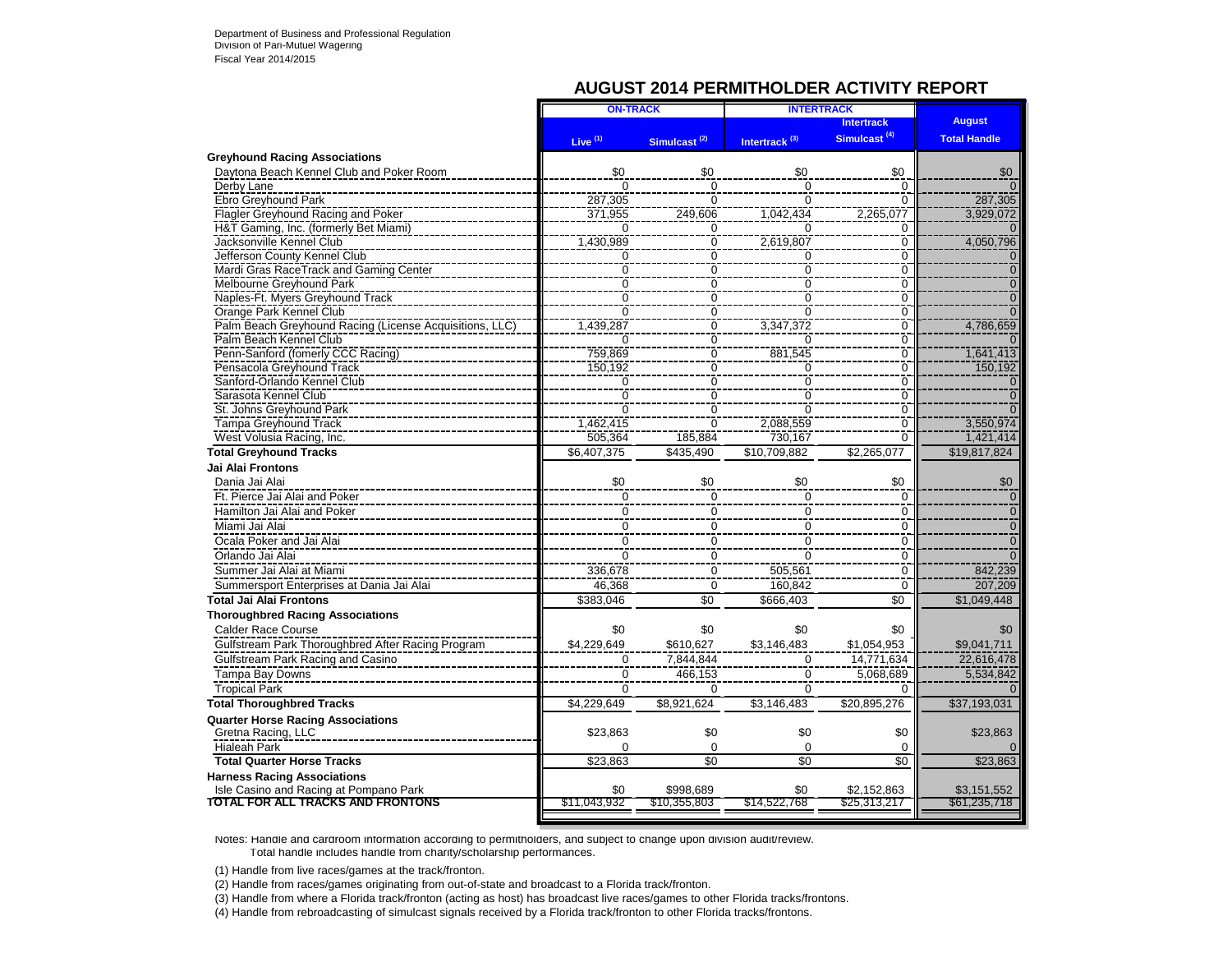# SEPTEMBER 2014 PERMITHOLDER ACTIVITY REPORT

|                                                                             |                     | <b>ON-TRACK</b>            | <b>INTERTRACK</b>          | <b>SEPTEMBER</b>           |                |
|-----------------------------------------------------------------------------|---------------------|----------------------------|----------------------------|----------------------------|----------------|
|                                                                             |                     |                            |                            | <b>Intertrack</b>          | <b>TOTAL</b>   |
|                                                                             | Live <sup>(1)</sup> | Simulcast <sup>(2)</sup>   | Intertrack <sup>(3)</sup>  | Simulcast <sup>(4)</sup>   | <b>HANDLE</b>  |
| <b>Greyhound Racing Associations</b>                                        |                     |                            |                            |                            |                |
| Daytona Beach Kennel Club and Poker Room                                    | \$0                 | \$0                        | \$0                        | \$0                        | \$0            |
| Derby Lane                                                                  | $\Omega$            | $\Omega$<br>$\overline{0}$ | $\Omega$<br>$\overline{0}$ | $\Omega$<br>$\overline{0}$ |                |
| Ebro Greyhound Park                                                         | 154,671             |                            |                            | 2,000,192                  | 154,671        |
| Flagler Greyhound Racing and Poker<br>H&T Gaming, Inc. (formerly Bet Miami) | 281,408             | 230,659                    | 813,151                    |                            | 3,325,410      |
| Jacksonville Kennel Club                                                    | 1,115,061           | 0                          | 2,183,147                  | C<br>$\overline{0}$        | 3,298,208      |
| Jefferson County Kennel Club                                                | $\Omega$            | $\Omega$                   |                            | $\Omega$                   |                |
| Mardi Gras RaceTrack and Gaming Center                                      | $\overline{0}$      | 0                          | $\Omega$<br>$\overline{0}$ | $\Omega$                   | $\Omega$       |
| Melbourne Greyhound Park                                                    | $\overline{0}$      | 0                          | $\overline{0}$             | Ō                          | $\overline{0}$ |
| Naples-Ft. Myers Greyhound Track                                            | $\overline{0}$      | 0                          | $\overline{0}$             | 0                          |                |
| Orange Park Kennel Club                                                     | 21,521              | $\Omega$                   | 61,498                     | 0                          | 83,019         |
| Palm Beach Greyhound Racing (License Acquisitions, LLC)                     | 1,267,309           | $\overline{0}$             | 3,005,208                  | $\overline{0}$             | 4,272,517      |
| Palm Beach Kennel Club                                                      | $\Omega$            | $\overline{0}$             | $\Omega$                   | $\overline{0}$             |                |
| Penn-Sanford (fomerly CCC Racing)                                           | 554,605             | $\overline{0}$             | 590,747                    | $\frac{8}{0}$              | 1,145,352      |
| Pensacola Greyhound Track                                                   | 63,215              | 0                          | 0                          | 0                          | 63,215         |
| Sanford-Orlando Kennel Club                                                 | 0                   | 0                          | 0                          | 0                          | $\Omega$       |
| Sarasota Kennel Club                                                        | $\mathbf 0$         | $\Omega$                   | $\mathbf 0$                | $\mathbf 0$                | $\Omega$       |
| St. Johns Greyhound Park                                                    | $\Omega$            | $\Omega$                   | $\overline{0}$             | $\overline{0}$             |                |
| <b>Tampa Greyhound Track</b>                                                | 1,220,372           | $\Omega$                   | 1.839.756                  | $\overline{0}$             | 3,060,128      |
| West Volusia Racing, Inc.                                                   | 418,724             | 172,139                    | 684,038                    | 0                          | 1,274,900      |
| <b>Total Greyhound Tracks</b>                                               | \$5,096,886         | \$402,798                  | \$9.177.544                | \$2,000,192                | \$16,677,419   |
| <b>Jai Alai Frontons</b>                                                    |                     |                            |                            |                            |                |
| Dania Jai Alai                                                              | \$0                 | \$0                        | \$0                        | \$0                        | \$0            |
| Ft. Pierce Jai Alai and Poker                                               | 0                   | $\Omega$                   | 0                          | 0                          | $\Omega$       |
| Hamilton Jai Alai and Poker                                                 | $\mathbf 0$         | $\Omega$                   | $\mathbf 0$                | $\mathbf 0$                | $\overline{0}$ |
| Miami Jai Alai                                                              | 0                   | $\Omega$                   | $\mathbf 0$                | $\mathbf 0$                | $\overline{0}$ |
| Ocala Poker and Jai Alai                                                    | $\mathbf 0$         | 0                          | $\mathbf 0$                | 0                          | $\overline{0}$ |
| Orlando Jai Alai                                                            | $\mathbf 0$         | $\Omega$                   | $\mathbf 0$                | $\mathbf 0$                | $\Omega$       |
| Summer Jai Alai at Miami                                                    | 303,703             | $\Omega$                   | 422,788                    | $\Omega$                   | 726,491        |
| Summersport Enterprises at Dania Jai Alai                                   | 197,219             | $\Omega$                   | 821.024                    | $\overline{0}$             | 1.018.243      |
| Total Jai Alai Frontons                                                     | \$500,922           | \$0                        | \$1,243,812                | \$0                        | \$1,744,734    |
| <b>Thoroughbred Racing Associations</b>                                     |                     |                            |                            |                            |                |
| Calder Race Course                                                          | \$0                 | \$0                        | \$0                        | \$0                        | \$0            |
| Gulfstream Park Thoroughbred After Racing Program                           | \$945,576           | \$838,814                  | \$677,671                  | \$1,540,191                | \$4,002,252    |
| Gulfstream Park Racing and Casino                                           | $\Omega$            | 3,530,107                  | $\Omega$                   | 9,027,640                  | 12,557,747     |
| <b>Tampa Bay Downs</b>                                                      | $\Omega$            | 267,701                    | $\Omega$                   | 3,518,648                  | 3.786.348      |
| <b>Tropical Park</b>                                                        | 2,122,556           | 631,733                    | 1,610,271                  | 1,015,153                  | 5,379,712      |
| <b>Total Thoroughbred Tracks</b>                                            | \$3.068.132         | \$5.268.355                | \$2.287.942                | \$15,101,631               | \$25,726,059   |
|                                                                             |                     |                            |                            |                            |                |
| <b>Quarter Horse Racing Associations</b><br>Gretna Racing, LLC              | \$7,643             |                            |                            |                            | \$7,643        |
| <b>Hialeah Park</b>                                                         | $\Omega$            | O                          |                            | 0                          |                |
| <b>Total Quarter Horse Tracks</b>                                           | \$7.643             |                            | $\Omega$                   |                            | \$7.643        |
| <b>Harness Racing Associations</b>                                          |                     |                            |                            |                            |                |
| Isle Casino and Racing at Pompano Park                                      | $\Omega$            | 947.146                    | $\Omega$                   | 2,025,379                  | 2,972,526      |
| TOTAL FOR ALL TRACKS AND FRONTONS                                           | \$8,673,582         | \$6,618,299                | \$12,709,298               | \$19,127,202               | \$47,128,381   |
|                                                                             |                     |                            |                            |                            |                |

Notes: Handle and cardroom information according to permitholders, and subject to change upon division audit/review. Total handle includes handle from charity/scholarship performances.

(1) Handle from live races/games at the track/fronton.

(2) Handle from races/games originating from out-of-state and broadcast to a Florida track/fronton.

(3) Handle from where a Florida track/fronton (acting as host) has broadcast live races/games to other Florida tracks/frontons.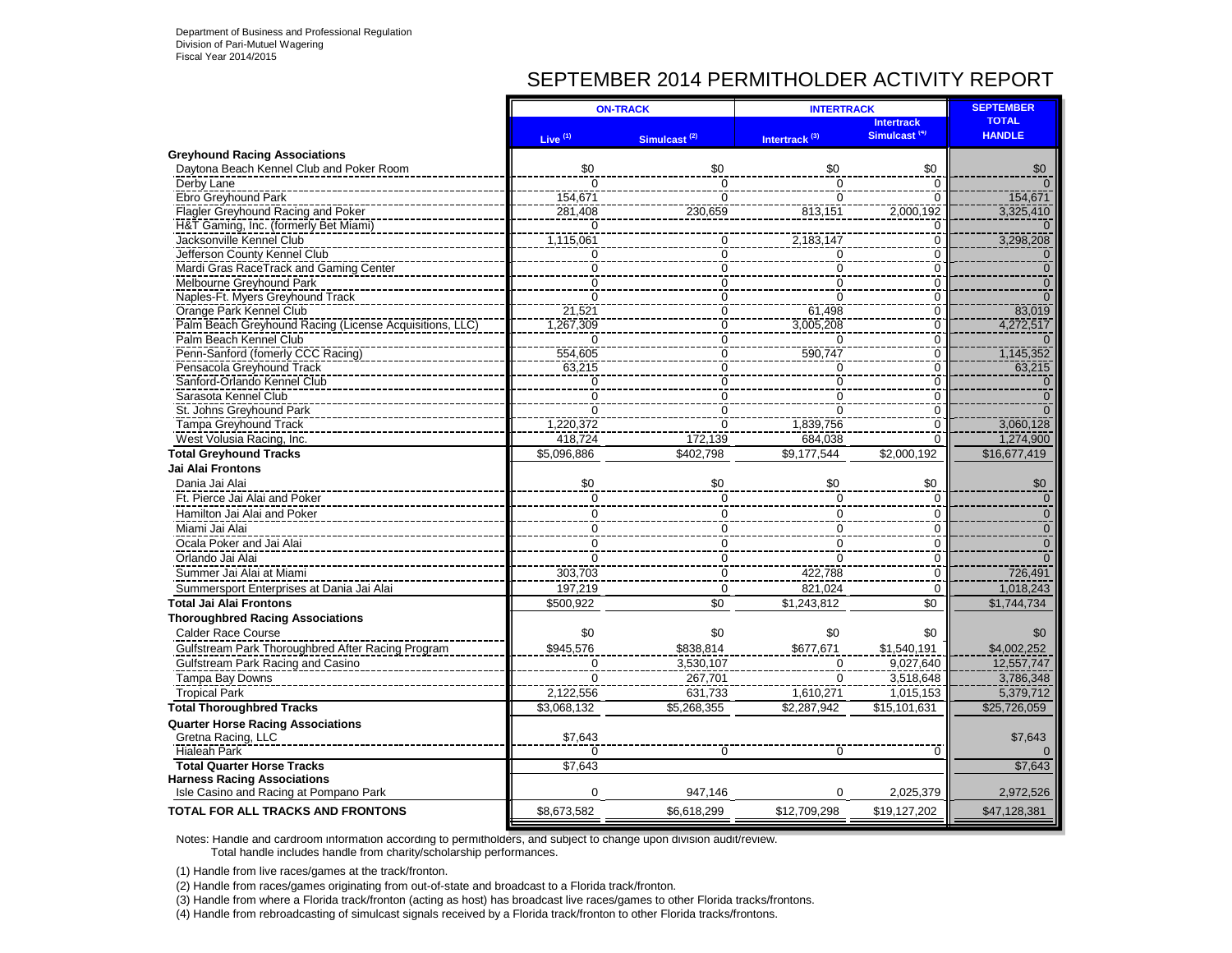# OCTOBER 2014 PERMITHOLDER ACTIVITY REPORT

|                                                                              | <b>ON-TRACK</b> |                                  | <b>INTERTRACK</b>                | <b>OCTOBER</b>                                |                               |
|------------------------------------------------------------------------------|-----------------|----------------------------------|----------------------------------|-----------------------------------------------|-------------------------------|
|                                                                              | Live $(1)$      | Simulcast <sup>(2)</sup>         | Intertrack <sup>(3)</sup>        | <b>Intertrack</b><br>Simulcast <sup>(4)</sup> | <b>TOTAL</b><br><b>HANDLE</b> |
| <b>Greyhound Racing Associations</b>                                         |                 |                                  |                                  |                                               |                               |
| Daytona Beach Kennel Club and Poker Room                                     | \$0             | \$0                              | \$0                              | \$0                                           | \$0                           |
| Derby Lane                                                                   | $\overline{0}$  | $\overline{0}$                   | $\overline{0}$                   | $\Omega$                                      | $\Omega$                      |
| Ebro Greyhound Park                                                          | $\Omega$        | $\Omega$                         | $\Omega$                         | $\Omega$                                      | $\Omega$                      |
| Flagler Greyhound Racing and Poker                                           | 229.545         | 241,520                          | 674,570                          | 2,114,755                                     | 3,260,390                     |
| H&T Gaming, Inc. (formerly Bet Miami)                                        | 0               | $\mathbf 0$                      | 0                                | 0                                             | $\Omega$                      |
| Jacksonville Kennel Club                                                     | $\overline{0}$  | $\overline{0}$                   | $\overline{0}$                   | $\overline{0}$                                | $\overline{0}$                |
| Jefferson County Kennel Club                                                 | $\Omega$        | $\overline{0}$                   | $\overline{0}$                   | 0                                             | $\overline{0}$                |
| Mardi Gras RaceTrack and Gaming Center                                       | $\overline{0}$  | $\overline{0}$                   | $\overline{0}$                   | $\overline{0}$                                | $\overline{0}$                |
| Melbourne Grevhound Park                                                     | $\overline{0}$  | $\mathbf 0$                      | $\overline{0}$                   | 0                                             | $\Omega$                      |
| Naples-Ft. Myers Greyhound Track                                             | 63,463          | $\mathbf 0$                      | 60,392                           | $\Omega$                                      | 123,855                       |
| Orange Park Kennel Club                                                      | 1,158,826       | $\overline{0}$                   | 2,337,948                        | $\overline{0}$                                | 3,496,774                     |
| Palm Beach Greyhound Racing (License Acquisitions, LLC)                      | $\Omega$        | $\overline{0}$                   | $\Omega$                         | $\overline{0}$                                |                               |
| Palm Beach Kennel Club                                                       | 1,391,780       | $\overline{0}$                   | 3,166,479                        | $\overline{0}$                                | 4,558,259                     |
| Penn-Sanford (fomerly CCC Racing)                                            | 576.436         | $\overline{0}$                   | 651,429                          | $\overline{0}$                                | 1,227,864                     |
| Pensacola Greyhound Track                                                    | 15,638          | $\mathbf 0$                      | 0                                | $\Omega$                                      | 15,638                        |
| Sanford-Orlando Kennel Club                                                  | $\Omega$        | $\overline{0}$                   | $\overline{0}$                   | $\overline{0}$                                |                               |
| Sarasota Kennel Club                                                         | Ō               | Ō                                | $\overline{0}$                   | $\overline{0}$                                |                               |
| St. Johns Greyhound Park                                                     | $\Omega$        | $\Omega$                         | $\Omega$                         | 0                                             |                               |
| <b>Tampa Greyhound Track</b>                                                 | 1.450.365       | $\overline{0}$                   | 1,974,260                        | $\Omega$                                      | 3.424.625                     |
| West Volusia Racing, Inc.                                                    | 478.883         | 206,256                          | 711.631                          | $\overline{0}$                                | 1,396,769                     |
| <b>Total Greyhound Tracks</b>                                                | \$5,364,936     | \$447,776                        | \$9,576,708                      | \$2,114,755                                   | \$17,504,174                  |
| <b>Jai Alai Frontons</b>                                                     |                 |                                  |                                  |                                               |                               |
| Dania Jai Alai                                                               | \$157,998       | \$0                              | \$766,819                        | \$0                                           | \$924,817                     |
| Ft. Pierce Jai Alai and Poker                                                | $\mathbf 0$     | $\mathbf 0$                      | $\mathbf 0$                      | 0                                             | $\Omega$                      |
| Hamilton Jai Alai and Poker                                                  | $\mathbf 0$     | $\mathbf 0$                      | $\mathsf 0$                      | 0                                             | $\mathbf{0}$                  |
| Miami Jai Alai                                                               | $\mathbf 0$     | $\mathbf 0$                      | 0                                | 0                                             | $\mathbf{0}$                  |
| Ocala Poker and Jai Alai                                                     | $\Omega$        | $\overline{0}$                   | $\overline{0}$                   | $\Omega$                                      | $\Omega$                      |
| Orlando Jai Alai                                                             | $\Omega$        | $\Omega$                         | $\Omega$                         | $\Omega$                                      | $\Omega$                      |
| Summer Jai Alai at Miami                                                     | 315,463         | $\overline{0}$                   | 385.939                          | $\overline{0}$                                | 701,402                       |
| Summersport Enterprises at Dania Jai Alai                                    | 35,375          | ō                                | 189,409                          | $\Omega$                                      | 224,784                       |
| <b>Total Jai Alai Frontons</b>                                               | \$508,835       | $\overline{50}$                  | \$1,342,167                      | $\overline{50}$                               | \$1,851,002                   |
| <b>Thoroughbred Racing Associations</b>                                      |                 |                                  |                                  |                                               |                               |
| <b>Calder Race Course</b>                                                    | \$1,786,779     | \$211,758                        |                                  | \$1,829,493                                   |                               |
|                                                                              |                 |                                  | \$3,484,529                      | \$0                                           | \$7,312,559                   |
| Gulfstream Park Thoroughbred After Racing Program                            | \$0             | \$0                              | \$0                              |                                               | \$0                           |
| Gulfstream Park Racing and Casino                                            | 0               | 4,731,200                        | $\mathbf 0$                      | 13,248,690                                    | 17,979,890                    |
| Tampa Bay Downs                                                              | $\Omega$        | 388,086                          | $\Omega$                         | 4,157,947                                     | 4,546,032                     |
| <b>Tropical Park</b>                                                         | 668,374         | 491,810                          | 559,916                          | 906,397                                       | 2,626,498                     |
| <b>Total Thoroughbred Tracks</b>                                             | \$2,455,153     | \$5,822,854                      | \$4,044,446                      | \$20,142,527                                  | \$32,464,979                  |
| <b>Quarter Horse Racing Associations</b>                                     |                 |                                  |                                  |                                               |                               |
| Gretna Racing, LLC                                                           | \$5,680         | \$0                              | \$0                              | \$0                                           | \$5,680                       |
| <b>Hamilton Downs</b>                                                        | $\overline{0}$  | $\overline{0}$<br>$\overline{0}$ | $\overline{0}$<br>$\overline{0}$ | Ō                                             |                               |
| <b>Hialeah Park</b>                                                          |                 |                                  |                                  | $\overline{0}$                                |                               |
| South Marion                                                                 | $\Omega$        | $\mathbf 0$                      | $\mathbf 0$                      | $\mathbf 0$                                   |                               |
| <b>Total Quarter Horse Tracks</b>                                            | \$5,680         | $\overline{50}$                  | \$0                              | $\overline{50}$                               | \$5,680                       |
| <b>Harness Racing Associations</b><br>Isle Casino and Racing at Pompano Park | \$158,167       | \$989,467                        | \$38,834                         | \$1,988,333                                   | \$3,174,799                   |
| <b>TOTAL FOR ALL TRACKS AND FRONTONS</b>                                     | \$8,492,771     | \$7,260,096                      | \$15,002,155                     | \$24,245,614                                  | \$55,000,635                  |
|                                                                              |                 |                                  |                                  |                                               |                               |

Notes: Handle and cardroom information according to permitholders, and subject to change upon division audit/review. Total handle includes handle from charity/scholarship performances.

(1) Handle from live races/games at the track/fronton.

(2) Handle from races/games originating from out-of-state and broadcast to a Florida track/fronton.

(3) Handle from where a Florida track/fronton (acting as host) has broadcast live races/games to other Florida tracks/frontons.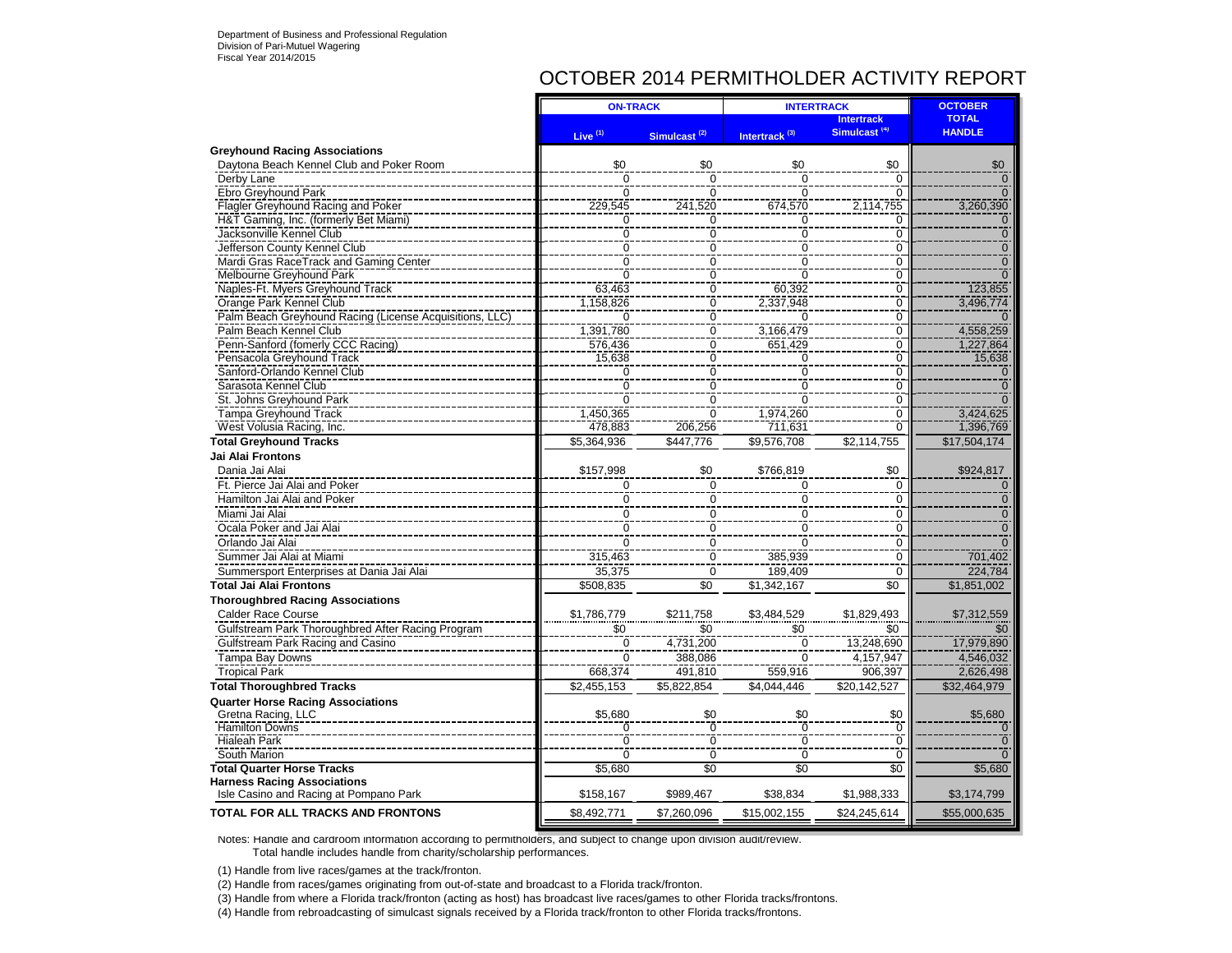### November 2014 PERMITHOLDER ACTIVITY REPORT

|                                                         | <b>ON-TRACK</b> |                          | <b>INTERTRACK</b>         |                                               | <b>NOVEMBER</b>               |
|---------------------------------------------------------|-----------------|--------------------------|---------------------------|-----------------------------------------------|-------------------------------|
|                                                         | Live $(1)$      | Simulcast <sup>(2)</sup> | Intertrack <sup>(3)</sup> | <b>Intertrack</b><br>Simulcast <sup>(4)</sup> | <b>TOTAL</b><br><b>HANDLE</b> |
| <b>Greyhound Racing Associations</b>                    |                 |                          |                           |                                               |                               |
| Daytona Beach Kennel Club and Poker Room                | \$0             | \$0                      | \$0                       | \$0                                           | \$0                           |
| Derby Lane                                              | ō               | $\Omega$                 | $\mathbf 0$               | $\Omega$                                      |                               |
| Ebro Greyhound Park                                     | $\overline{0}$  | $\overline{0}$           | $\overline{0}$            | $\overline{0}$                                | $\overline{0}$                |
| Flagler Greyhound Racing and Poker                      | $\mathbf 0$     | 217,658                  | $\boldsymbol{0}$          | 1,953,497                                     | 2,171,155                     |
| H&T Gaming, Inc. (formerly Bet Miami)                   | $\overline{0}$  | 0                        | ō                         | 0                                             | $\overline{0}$                |
| Jacksonville Kennel Club                                | $\overline{0}$  | ō                        | $\overline{0}$            | $\overline{0}$                                | Tō1                           |
| Jefferson County Kennel Club                            | $\mathbf 0$     | $\mathbf 0$              | 0                         | $\mathbf 0$                                   | $\mathbf 0$                   |
| Mardi Gras RaceTrack and Gaming Center                  | 0               | $\overline{0}$           | $\overline{0}$            | $\overline{0}$                                | $\overline{0}$                |
| Melbourne Greyhound Park                                | $\overline{0}$  | $\overline{0}$           | $\overline{0}$            | $\overline{0}$                                | $\Omega$                      |
| Naples-Ft. Myers Greyhound Track                        | 963,572         | 0                        | 955,929                   | 0                                             | 1,919,501                     |
| Orange Park Kennel Club                                 | 1.141.276       | $\overline{0}$           | 1,995,430                 | $\overline{0}$                                | 3,136,706                     |
| Palm Beach Greyhound Racing (License Acquisitions, LLC) | $\Omega$        | ō                        | U                         | $\overline{0}$                                |                               |
| Palm Beach Kennel Club                                  | 1,532,530       | 0                        | 3,210,522                 | 0                                             | 4,743,052                     |
| Penn-Sanford (fomerly CCC Racing)                       | 579,517         | ō                        | 559,704                   | $\overline{0}$                                | 1,139,221                     |
| Pensacola Greyhound Track                               | $\overline{0}$  | $\overline{0}$           | $\overline{0}$            | $\overline{0}$                                | $\Omega$                      |
| Sanford-Orlando Kennel Club                             | $\overline{0}$  | $\mathbf 0$              | $\Omega$                  | $\overline{0}$                                | $\Omega$                      |
| Sarasota Kennel Club                                    | 566,035         | 0                        | 286,805                   | $\overline{0}$                                | 852,840                       |
| St. Johns Greyhound Park                                | n               | $\overline{0}$           | $\Omega$                  | $\overline{0}$                                |                               |
| <b>Tampa Greyhound Track</b>                            | 1,457,301       | ō                        | 1,843,046                 | 0                                             | 3,300,347                     |
| West Volusia Racing, Inc.                               | 412,566         | 197.095                  | 583.563                   | $\overline{0}$                                | 1,193,224                     |
| <b>Total Greyhound Tracks</b>                           | \$6,652,797     | \$414,753                | \$9,434,998               | \$1,953,497                                   | \$18,456,045                  |
| Jai Alai Frontons                                       |                 |                          |                           |                                               |                               |
| Dania Jai Alai                                          | \$184,257       | \$0                      | \$888,782                 | \$0                                           | \$1,073,039                   |
| Ft. Pierce Jai Alai and Poker                           | $\mathbf 0$     | $\mathbf 0$              | 0                         | 0                                             |                               |
| Hamilton Jai Alai and Poker                             | $\overline{0}$  | $\mathbf 0$              | $\Omega$                  | $\overline{0}$                                |                               |
| Miami Jai Alai                                          | 273,523         | 0                        | 342,016                   | $\mathbf 0$                                   | 615,539                       |
| Ocala Poker and Jai Alai                                | $\Omega$        | $\Omega$                 | $\Omega$                  | $\Omega$                                      | $\Omega$                      |
| Orlando Jai Alai                                        | $\mathbf 0$     | $\mathbf 0$              | $\mathbf 0$               | $\mathbf 0$                                   | $\mathbf{0}$                  |
| Summer Jai Alai at Miami                                | $\Omega$        | $\mathbf 0$              | $\mathbf 0$               | $\mathbf 0$                                   | $\overline{0}$                |
| Summersport Enterprises at Dania Jai Alai               | $\Omega$        | $\mathbf 0$              | $\Omega$                  | $\mathbf 0$                                   | $\Omega$                      |
| <b>Total Jai Alai Frontons</b>                          | \$457,780       | $\overline{50}$          | \$1,230,798               | $\overline{50}$                               | \$1,688,578                   |
| <b>Thoroughbred Racing Associations</b>                 |                 |                          |                           |                                               |                               |
| <b>Calder Race Course</b>                               | \$2,534,985     | \$523,969                | \$5,399,608               | \$6,299,835                                   | \$14,758,397                  |
| Gulfstream After Racing Program                         |                 |                          |                           |                                               |                               |
| Gulfstream Park Racing and Casino                       | $\Omega$        | 4,367,141                | $\Omega$                  | 12,124,907                                    | 16,492,048                    |
| Tampa Bay Downs                                         | 310,915         | 350,674                  | 217,307                   | 4,402,989                                     | 5,281,885                     |
| <b>Tropical Park</b>                                    | $\Omega$        | $\Omega$                 | $\Omega$                  | $\Omega$                                      |                               |
| <b>Total Thoroughbred Tracks</b>                        | \$2,845,900     | \$5,241,784              | \$5,616,915               | \$22,827,730                                  | \$36,532,329                  |
| <b>Quarter Horse Racing Associations</b>                |                 |                          |                           |                                               |                               |
| Gretna Racing, LLC                                      | \$0             | $\Omega$                 | 0                         | 0                                             | \$0                           |
| <b>Hamilton Downs</b>                                   | $\mathbf 0$     | 0                        | ō                         | $\overline{0}$                                | $\mathbf{0}$                  |
| <b>Hialeah Park</b>                                     | $\overline{0}$  | $\overline{0}$           | $\overline{0}$            | $\overline{0}$                                | $\overline{0}$                |
| South Marion                                            | $\Omega$        |                          |                           |                                               | $\overline{0}$                |
| <b>Total Quarter Horse Tracks</b>                       | \$0             | 0                        | 0                         | 0                                             | \$0                           |
| <b>Harness Racing Associations</b>                      |                 |                          |                           |                                               |                               |
| Isle Casino and Racing at Pompano Park                  | \$299,651       | \$876,487                | \$129,891                 | \$2,023,514                                   | \$3,329,543                   |
| <b>TOTAL FOR ALL TRACKS AND FRONTONS</b>                | \$10,256,128    | \$6,533,023              | \$16,412,602              | \$26,804,741                                  | \$60,006,494                  |

Notes: Handle and cardroom information according to permitholders, and subject to change upon division audit/review. Total handle includes handle from charity/scholarship performances.

(1) Handle from live races/games at the track/fronton.

(2) Handle from races/games originating from out-of-state and broadcast to a Florida track/fronton.

(3) Handle from where a Florida track/fronton (acting as host) has broadcast live races/games to other Florida tracks/frontons.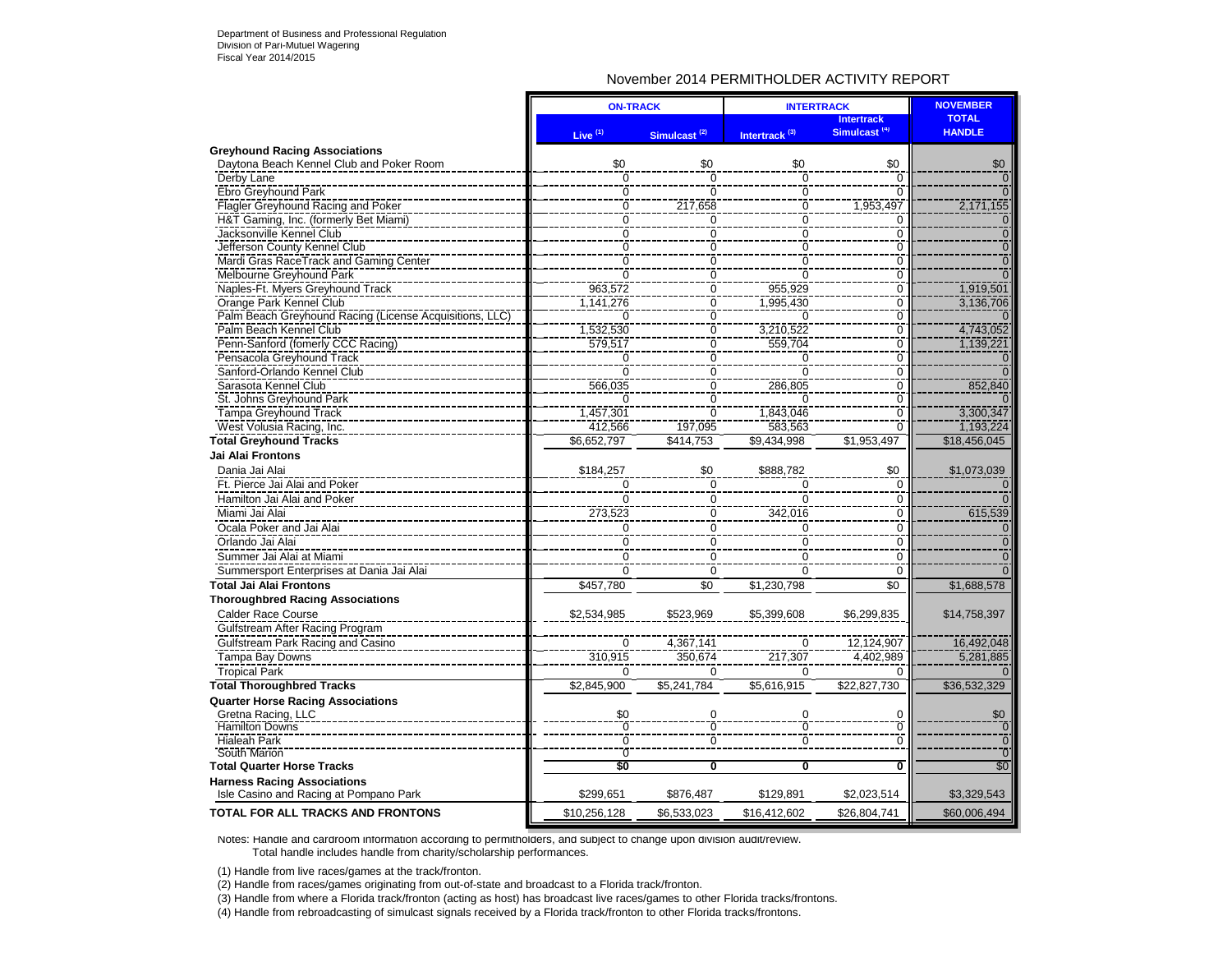# DECEMBER 2014 PERMITHOLDER ACTIVITY REPORT

|                                                                             | <b>ON-TRACK</b> |                          | <b>INTERTRACK</b>         | <b>DECEMBER</b>                               |                               |
|-----------------------------------------------------------------------------|-----------------|--------------------------|---------------------------|-----------------------------------------------|-------------------------------|
|                                                                             | Live $(1)$      | Simulcast <sup>(2)</sup> | Intertrack <sup>(3)</sup> | <b>Intertrack</b><br>Simulcast <sup>(4)</sup> | <b>TOTAL</b><br><b>HANDLE</b> |
| <b>Greyhound Racing Associations</b>                                        |                 |                          |                           |                                               |                               |
| Daytona Beach Kennel Club and Poker Room                                    | \$232,511       | \$90.380                 | \$323.640                 | \$0                                           | \$646,531                     |
| Derby Lane                                                                  |                 |                          | 0                         | $\frac{0}{0}$                                 | $\Omega$                      |
| Ebro Greyhound Park                                                         | $\frac{0}{0}$   | $\frac{0}{0}$            | $\frac{0}{0}$             |                                               | $\Omega$                      |
| Flagler Greyhound Racing and Poker<br>H&T Gaming, Inc. (formerly Bet Miami) | $\overline{0}$  | $\overline{0}$           |                           | $\overline{0}$                                | $\mathbf{0}$                  |
|                                                                             | $\overline{0}$  | $\overline{0}$           | $\overline{0}$            | $\overline{0}$                                | $\overline{0}$                |
| Jacksonville Kennel Club                                                    | $\overline{0}$  | $\overline{0}$           | $\overline{0}$            | $\overline{0}$                                | $\overline{0}$                |
| Jefferson County Kennel Club                                                | ō               | $\overline{0}$           | $\bar{0}$                 | $\overline{0}$                                |                               |
| Mardi Gras RaceTrack and Gaming Center                                      | 452,027         | 604,859                  | 680,746                   | 1,416,587                                     | 3,154,218                     |
| Melbourne Greyhound Park                                                    | 0               | 0                        | 0                         | $\overline{0}$                                |                               |
| Naples-Ft. Myers Greyhound Track                                            | 1,078,672       |                          | $\frac{961,390}{0}$       | $\overline{0}$                                | 2,040,062                     |
| Orange Park Kennel Club                                                     | $\pmb{0}$       | $\frac{0}{0}$            |                           | $\frac{8}{0}$                                 | $\Omega$                      |
| Palm Beach Greyhound Racing (License Acquisitions, LLC)                     | $\Omega$        |                          |                           | $\overline{0}$                                |                               |
| Palm Beach Kennel Club                                                      | 1,606,663       | $\frac{8}{0}$            | 3,108,445                 | $\overline{0}$                                | 4,715,108                     |
| Penn-Sanford (fomerly CCC Racing)                                           | 686,318         |                          |                           |                                               | 1,344,015                     |
| Pensacola Greyhound Track                                                   | $\overline{0}$  | $\frac{0}{0}$            | $\frac{657,697}{0}$       | $\frac{0}{0}$                                 |                               |
| Sanford-Orlando Kennel Club                                                 | $\Omega$        |                          | 0                         | $\frac{0}{0}$                                 |                               |
| Sarasota Kennel Club                                                        | 665,684         | $\frac{0}{0}$            | 392,714                   |                                               | 1,058,398                     |
| St. Johns Greyhound Park                                                    | 1,167,046       |                          | 2,095,631                 |                                               | 3,262,677                     |
| Tampa Greyhound Track                                                       | 1,523,056       | $\frac{0}{0}$            | 1,851,060                 | $\frac{0}{0}$                                 | 3,374,115                     |
| West Volusia Racing, Inc.                                                   | 192,860         | 109,552                  | 285,707                   | $\overline{0}$                                | 588,119                       |
| <b>Total Greyhound Tracks</b>                                               | \$7,604,836     | \$804,791                | \$10,357,030              | \$1,416,587                                   | \$20,183,243                  |
| <b>Jai Alai Frontons</b>                                                    |                 |                          |                           |                                               |                               |
| Dania Jai Alai                                                              |                 |                          |                           | \$0                                           |                               |
|                                                                             | \$236,601       | \$0                      | \$881,099                 |                                               | \$1,117,700<br>$\Omega$       |
| Ft. Pierce Jai Alai and Poker                                               | 0               | 0                        | 0                         | $\mathbf 0$                                   |                               |
| Hamilton Jai Alai and Poker                                                 | $\Omega$        | $\overline{0}$           | $\mathbf 0$               | $\mathbf 0$                                   |                               |
| Miami Jai Alai                                                              | 303,808         | $\Omega$                 | 351,820                   | $\overline{0}$                                | 655,628                       |
| Ocala Poker and Jai Alai                                                    | $\Omega$        | 0                        | $\Omega$                  | 0                                             | $\Omega$                      |
| Orlando Jai Alai                                                            | $\overline{0}$  | $\overline{0}$           | $\mathbf 0$               | $\frac{8}{0}$                                 | $\mathbf{0}$                  |
| Summer Jai Alai at Miami                                                    | $\Omega$        | $\Omega$                 | $\Omega$                  | $\mathbf 0$                                   | $\Omega$                      |
| Summersport Enterprises at Dania Jai Alai                                   | 0               | $\Omega$                 | 0                         | $\mathbf 0$                                   | $\Omega$                      |
| <b>Total Jai Alai Frontons</b>                                              | \$540.409       | \$0                      | \$1,232,919               | \$0                                           | \$1,773,328                   |
| <b>Thoroughbred Racing Associations</b>                                     |                 |                          |                           |                                               |                               |
| <b>Calder Race Course</b>                                                   | \$0             | \$0                      | \$0                       | \$0                                           | \$0                           |
| Gulfstream After Racing Program                                             | $\Omega$        |                          |                           |                                               |                               |
| Gulfstream Park Racing and Casino                                           | 7,816,750       | 4,055,302                | 4,915,845                 | 7,691,829                                     | 24,479,726                    |
| Tampa Bay Downs                                                             | 2,796,415       | 342,563                  | 3,413,810                 | 3,753,610                                     | 10,306,398                    |
| <b>Tropical Park</b>                                                        | $\mathbf 0$     | $\mathbf 0$              | 0                         | 0                                             |                               |
| <b>Total Thoroughbred Tracks</b>                                            | \$10,613,165    | \$4,397,865              | \$8,329,655               | \$11,445,439                                  | \$34,786,124                  |
|                                                                             |                 |                          |                           |                                               |                               |
| <b>Quarter Horse Racing Associations</b>                                    |                 |                          |                           |                                               |                               |
| Gretna Racing, LLC<br><b>Hamilton Downs</b>                                 | 0               | 0                        | 0                         | 0                                             | \$0                           |
|                                                                             |                 |                          |                           |                                               |                               |
| <b>Hialeah Park</b>                                                         | 204,078         |                          | 27,366                    | 0                                             | 231,444                       |
| Ocala Breeders Sales                                                        | $\mathbf 0$     |                          |                           |                                               |                               |
| South Marion                                                                |                 |                          |                           |                                               |                               |
| <b>Total Quarter Horse Tracks</b>                                           | \$204,078       | \$0                      | \$27,366                  | \$0                                           | \$231,444                     |
| <b>Harness Racing Associations</b>                                          |                 |                          |                           |                                               |                               |
| Isle Casino and Racing at Pompano Park                                      | 473,088         | 1,015,763                | 280,128                   | 2,093,814                                     | 3,862,793                     |
| <b>TOTAL FOR ALL TRACKS AND FRONTONS</b>                                    | \$19,435,576    | \$6,218,418              | \$20,227,098              | \$14,955,839                                  | \$60,836,931                  |

Notes: Handle and cardroom information according to permitholders, and subject to change upon division audit/review. Total handle includes handle from charity/scholarship performances.

(1) Handle from live races/games at the track/fronton.

(2) Handle from races/games originating from out-of-state and broadcast to a Florida track/fronton.

(3) Handle from where a Florida track/fronton (acting as host) has broadcast live races/games to other Florida tracks/frontons.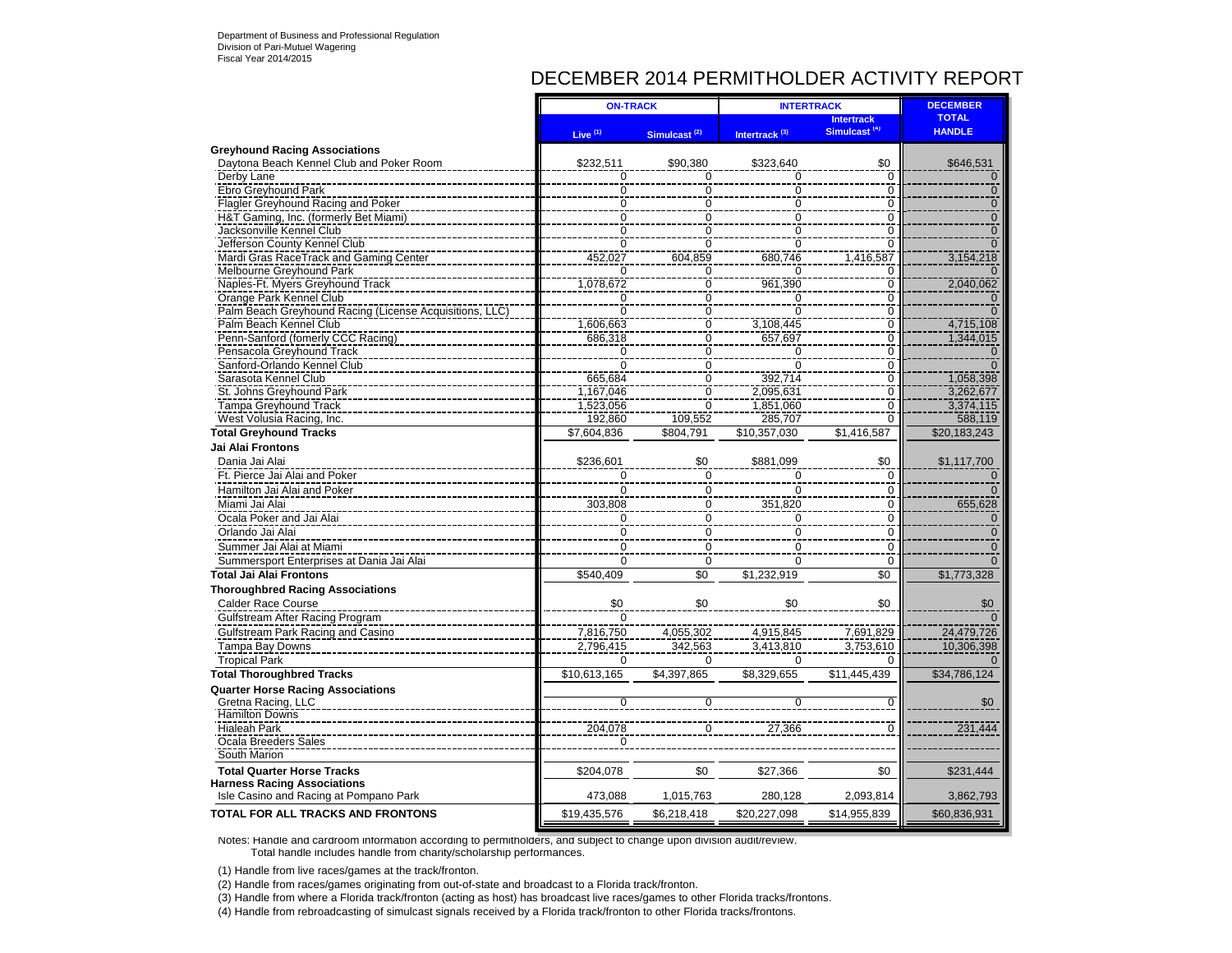## JANUARY 2015 PERMITHOLDER ACTIVITY REPORT

|                                                                | <b>ON-TRACK</b>           |                          | <b>INTERTRACK</b>         | <b>JANUARY</b>                                |                               |
|----------------------------------------------------------------|---------------------------|--------------------------|---------------------------|-----------------------------------------------|-------------------------------|
|                                                                | Live <sup>(1)</sup>       | Simulcast <sup>(2)</sup> | Intertrack <sup>(3)</sup> | <b>Intertrack</b><br>Simulcast <sup>(4)</sup> | <b>TOTAL</b><br><b>HANDLE</b> |
| <b>Greyhound Racing Associations</b>                           |                           |                          |                           |                                               |                               |
| Daytona Beach Kennel Club and Poker Room                       | \$622,560                 | \$171,475                | \$681,062                 | \$0                                           | \$1,475,097                   |
| Derby Lane                                                     | 1,862,122                 | $\overline{0}$           | 1,981,860                 | $\overline{0}$                                | 3,843,982                     |
| Ebro Greyhound Park                                            |                           | ∩                        |                           | $\mathbf 0$                                   |                               |
| Flagler Greyhound Racing and Poker                             | $\mathbf 0$               | 0                        |                           | $\overline{0}$                                | $\mathbf 0$                   |
| H&T Gaming, Inc. (formerly Bet Miami)                          |                           | ŋ                        |                           | ō                                             | $\Omega$                      |
| Jacksonville Kennel Club                                       | $\Omega$                  | O                        |                           | ō                                             | $\Omega$                      |
| Jefferson County Kennel Club                                   |                           | ŋ                        |                           | ŋ                                             |                               |
| Mardi Gras RaceTrack and Gaming Center                         | 622,431                   | 622.113                  | 793,216                   | 1,451,556                                     | 3,489,316                     |
| Melbourne Greyhound Park                                       | 53,319                    | $\Omega$                 |                           | 0                                             | 53,319                        |
| Naples-Ft. Myers Greyhound Track                               | 1,639,284                 | $\Omega$                 | 1,109,627                 | $\Omega$                                      | 2,748,911                     |
| Orange Park Kennel Club                                        |                           | $\mathbf 0$              |                           | ō                                             |                               |
| Palm Beach Greyhound Racing (License Acquisitions, LLC)        | $\overline{0}$            | $\Omega$                 |                           | ō                                             |                               |
| Palm Beach Kennel Club                                         | ,987,309                  | 0                        | 3,527,987                 | $\Omega$                                      | 5,515,296                     |
| Penn-Sanford (fomerly CCC Racing)                              |                           | 0                        |                           | $\Omega$                                      |                               |
| Pensacola Greyhound Track                                      | 48,181                    | $\Omega$                 |                           | ō                                             | 48,181                        |
| Sanford-Orlando Kennel Club                                    | 883,787                   | $\Omega$                 | 830,239                   | $\overline{0}$                                | 1,714,026                     |
| Sarasota Kennel Club                                           | 1,047,993                 | $\Omega$                 | 460.894                   | $\overline{0}$                                | 1,508,887                     |
| St. Johns Greyhound Park                                       | 1,254,288                 | $\Omega$                 | 2,119,805                 | $\overline{0}$                                | 3,374,093                     |
| Tampa Greyhound Track                                          |                           | $\Omega$                 |                           | ō                                             |                               |
| West Volusia Racing, Inc.                                      | $\overline{0}$            | $\overline{0}$           | $\overline{0}$            | ō                                             |                               |
| <b>Total Greyhound Tracks</b>                                  | \$10,021,273              | \$793,588                | \$11,504,690              | \$1,451,556                                   | \$23,771,107                  |
| Jai Alai Frontons                                              |                           |                          |                           |                                               |                               |
| Dania Jai Alai                                                 | \$0                       | \$0                      | \$0                       | \$0                                           | \$0                           |
| Ft. Pierce Jai Alai and Poker                                  | $\mathbf 0$               | $\Omega$                 | $\Omega$                  | $\mathbf 0$                                   | $\mathbf 0$                   |
| Hamilton Jai Alai and Poker                                    | $\Omega$                  | $\Omega$                 |                           | $\Omega$                                      | $\Omega$                      |
| Miami Jai Alai                                                 | 449,213                   | $\Omega$                 | 531,460                   | $\mathbf 0$                                   | 980,673                       |
| Ocala Poker and Jai Alai                                       | $\mathbf 0$               | $\Omega$                 | $\Omega$                  | $\overline{0}$                                | $\mathbf 0$                   |
| Orlando Jai Alai                                               | $\mathbf 0$               | $\Omega$                 | $\Omega$                  | $\mathbf 0$                                   | $\mathbf 0$                   |
| Summer Jai Alai at Miami                                       | $\overline{0}$            | $\Omega$                 | $\Omega$                  | $\Omega$                                      | $\Omega$                      |
| Summersport Enterprises at Dania Jai Alai                      | $\Omega$                  | $\Omega$                 | $\Omega$                  | $\Omega$                                      | $\Omega$                      |
| <b>Total Jai Alai Frontons</b>                                 | \$449,213                 | \$0                      | \$531,460                 | \$0                                           | \$980,673                     |
| <b>Thoroughbred Racing Associations</b>                        |                           |                          |                           |                                               |                               |
| Calder Race Course                                             | \$0                       | \$0                      | \$0                       | \$0                                           | \$0                           |
| Gulfstream After Racing Program                                |                           |                          |                           |                                               |                               |
| Gulfstream Park Racing and Casino                              | 12,226,688                | 5,005,116                | 8,569,944                 | 10,147,234                                    | 35,948,982                    |
| Tampa Bay Downs                                                | 4,562,183                 | 310,041                  | 5,594,009                 | 3,142,407                                     | 13,608,640                    |
| <b>Tropical Park</b>                                           | $\Omega$                  | $\Omega$                 | $\Omega$                  | $\Omega$                                      |                               |
| <b>Total Thoroughbred Tracks</b>                               | \$16,788,871              | \$5,315,157              | \$14,163,953              | \$13,289,641                                  | \$49,557,622                  |
|                                                                |                           |                          |                           |                                               |                               |
| <b>Quarter Horse Racing Associations</b><br>Gretna Racing, LLC | $\Omega$                  | $\Omega$                 | $\Omega$                  | $\Omega$                                      | $\Omega$                      |
| <b>Hamilton Downs</b>                                          |                           |                          |                           |                                               |                               |
| <b>Hialeah Park</b>                                            |                           |                          |                           |                                               | 687,062                       |
| Ocala Breeders Sales                                           | $\frac{$556,956}{21,212}$ |                          | \$130,106                 |                                               | 21,212                        |
| South Marion                                                   | $\overline{50}$           | \$0                      | \$0                       | \$0                                           |                               |
| <b>Total Quarter Horse Tracks</b>                              | \$578,168                 | \$0                      | \$130,106                 | \$O                                           | \$708,274                     |
| <b>Harness Racing Associations</b>                             |                           |                          |                           |                                               |                               |
| Isle Casino and Racing at Pompano Park                         | 539,703                   | 1,108,608                | 292,721                   | 2,538,369                                     | 4,479,400                     |
| <b>TOTAL FOR ALL TRACKS AND FRONTONS</b>                       | \$28,377,227              | \$7,217,353              | \$26,622,929              | \$17,279,566                                  | \$79,497,075.20               |
|                                                                |                           |                          |                           |                                               |                               |

Notes: Handle and cardroom information according to permitholders, and subject to change upon division audit/review. Total handle includes handle from charity/scholarship performances.

(1) Handle from live races/games at the track/fronton.

(2) Handle from races/games originating from out-of-state and broadcast to a Florida track/fronton.

(3) Handle from where a Florida track/fronton (acting as host) has broadcast live races/games to other Florida tracks/frontons.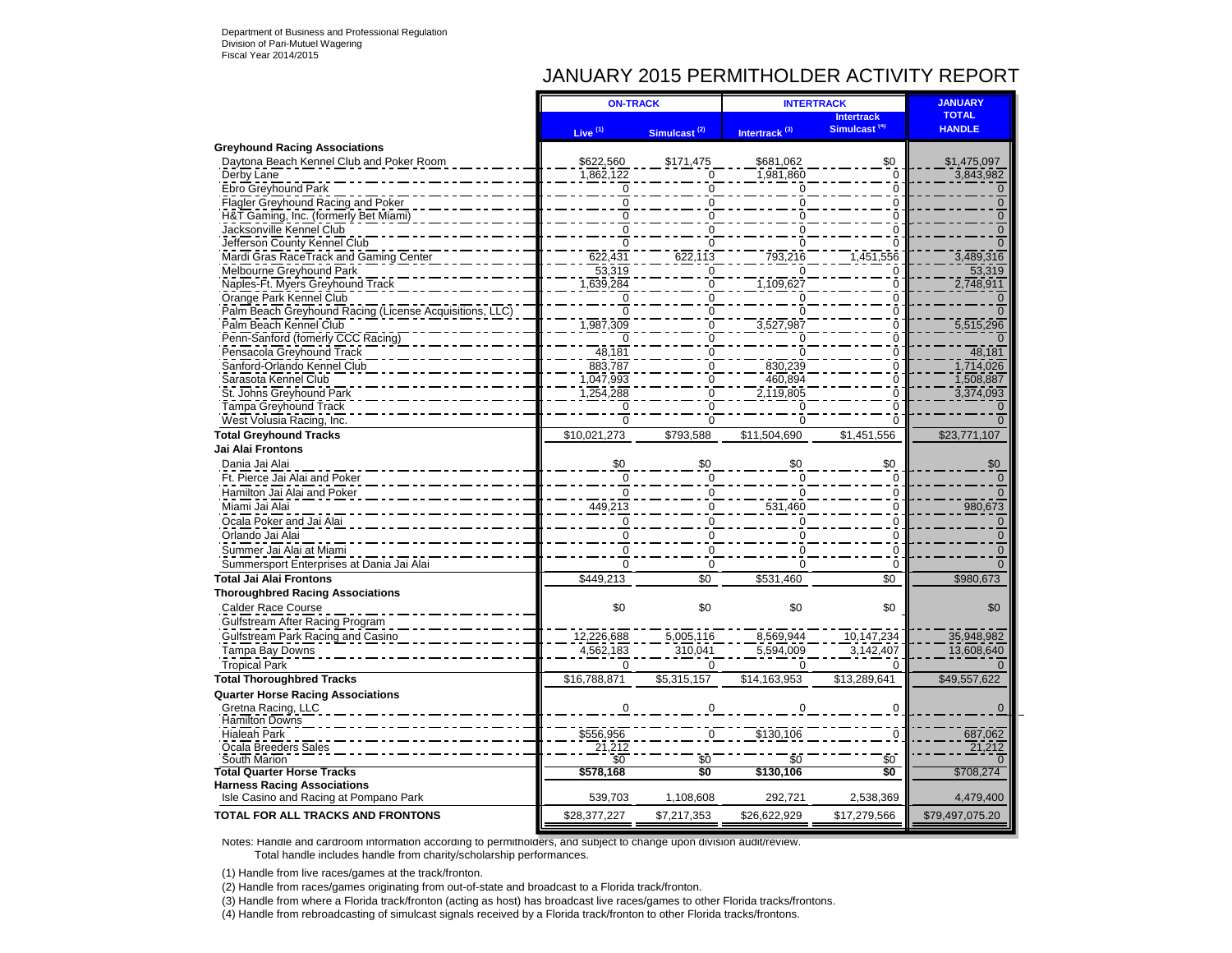### **FEBRUARY 2015 PERMITHOLDER ACTIVITY REPORT**

|                                                        | <b>ON-TRACK</b>                            |                          | <b>INTERTRACK</b>                    | <b>FEBRUARY</b>          |                |
|--------------------------------------------------------|--------------------------------------------|--------------------------|--------------------------------------|--------------------------|----------------|
|                                                        |                                            |                          |                                      | Intertrack               | <b>TOTAL</b>   |
|                                                        | Live <sup>(1)</sup>                        | Simulcast <sup>(2)</sup> | Intertrack <sup>(3)</sup>            | Simulcast <sup>(4)</sup> | <b>HANDLE</b>  |
| <b>Greyhound Racing Associations</b>                   |                                            |                          |                                      |                          |                |
| Daytona Beach Kennel Club and Poker Room               | \$690,317                                  | \$160,115                | \$773,669                            | \$0                      | \$1,624,101    |
| Derby Lane<br>Ebro Greyhound Park                      | 1,867,356                                  | $\mathbf 0$              | 2.070.993                            | $\mathbf 0$              | 3,938,349      |
|                                                        |                                            | $\overline{0}$           | 0                                    | 0                        | $\mathbf 0$    |
| Flagler Greyhound Racing and Poker                     | $\begin{matrix} 0 \\ 0 \\ -1 \end{matrix}$ | $\overline{0}$           | $\frac{6}{0}$<br>417,658             | $\Omega$                 | $\overline{O}$ |
| H&T Gaming, Inc. (formerly Bet Miami)                  | 313,455                                    | 253,501                  |                                      | 637,809                  | 1,622,423      |
| Jacksonville Kennel Club                               |                                            | $\overline{0}$           |                                      | $\Omega$                 | $\frac{0}{0}$  |
| Jefferson County Kennel Club                           | $\frac{0}{0}$                              | $\overline{0}$           | $\frac{0}{0}$                        | $\Omega$                 |                |
| Mardi Gras RaceTrack and Gaming Center                 | 269,192                                    | 298,463                  | 376,660                              | 686,138                  | 1,630,453      |
| Melbourne Greyhound Park                               | 73,370                                     | $\overline{0}$           |                                      | $\Omega$                 | 73,370         |
| Naples-Ft. Myers Greyhound Track                       | 1,797,119                                  | $\overline{0}$           | 1,286,248                            | $\Omega$                 | 3.083.367      |
| Orange Park Kennel Club                                | $\overline{0}$                             | $\overline{0}$           | $\rm 0$                              | 0                        | $\mathbf 0$    |
| Palm Beach Greyhound Racing (License Acquisitions, LLC | $\overline{0}$                             | $\overline{0}$           | $\overline{0}$                       | $\Omega$                 | $\overline{0}$ |
| Palm Beach Kennel Club                                 | 2,029,883                                  | $\overline{0}$           | 3,456,349                            | $\frac{0}{0}$            | 5,486,232      |
| Penn-Sanford (fomerly CCC Racing)                      | $\Omega$                                   | $\overline{0}$           |                                      | $\Omega$                 | $\Omega$       |
| Pensacola Greyhound Track                              | 135,456                                    | $\overline{0}$           | $\frac{0}{0}$                        | $\overline{0}$           | 135,456        |
| Sanford-Orlando Kennel Club                            | 924,915                                    | $\overline{0}$           |                                      | $\Omega$                 | 1,749,628      |
| Sarasota Kennel Club                                   |                                            |                          | 824.713<br>429,311                   | $\Omega$                 |                |
|                                                        | 1,106,659                                  | $\overline{0}$           |                                      |                          | 1,535,970      |
| St. Johns Greyhound Park                               | 1,285,438                                  | $\overline{0}$           | 2,276,366                            | 0                        | 3,561,804      |
| Tampa Greyhound Track                                  | $\Omega$                                   | $\mathbf 0$              | $\overline{0}$                       | $\Omega$                 |                |
| West Volusia Racing, Inc.                              | 0                                          | $\overline{0}$           | 0                                    | $\Omega$                 | $\Omega$       |
| <b>Total Greyhound Tracks</b>                          | \$10,493,160                               | \$712,078                | \$11,911,966                         | \$1,323,947              | \$24,441,151   |
| Jai Alai Frontons                                      |                                            |                          |                                      |                          |                |
| Dania Jai Alai                                         | \$0                                        | \$0                      | \$0                                  | \$0                      | \$0            |
| Ft. Pierce Jai Alai and Poker                          | 21,034                                     | $\mathbf 0$              | 0                                    | $\mathbf 0$              | 21,034         |
| Hamilton Jai Alai and Poker                            | $\Omega$                                   | $\frac{6}{0}$            | $\overline{0}$                       | 0                        | $\Omega$       |
| Miami Jai Alai                                         | 396,334                                    | $\mathbf 0$              | 509,891                              | $\Omega$                 | 906,225        |
| Ocala Poker and Jai Alai                               |                                            | $\ddot{\mathbf{0}}$      | $\mathbf 0$                          | $\Omega$                 | 40             |
| Orlando Jai Alai                                       | 40                                         |                          |                                      |                          |                |
|                                                        | $\mathbf 0$                                | $\mathbf 0$              | $\begin{matrix} 0 \\ 0 \end{matrix}$ | $\Omega$                 | $\frac{0}{0}$  |
| Summer Jai Alai at Miami                               | $\Omega$                                   | $\overline{0}$           |                                      | $\Omega$                 |                |
| Summersport Enterprises at Dania Jai Alai              | $\Omega$                                   | $\mathbf 0$              | $\Omega$                             | $\Omega$                 |                |
| <b>Total Jai Alai Frontons</b>                         | \$417,408                                  | \$0                      | \$509,891                            | \$0                      | \$927,299      |
| <b>Thoroughbred Racing Associations</b>                |                                            |                          |                                      |                          |                |
| <b>Calder Race Course</b>                              | \$0                                        | \$0                      | \$0                                  | \$0                      | \$0            |
| Gulfstream After Racing Program                        |                                            |                          |                                      |                          |                |
| Gulfstream Park Racing and Casino                      | 12,769,858                                 | 5,171,107                | 8,427,849                            | 9.349.370                | 35,718,184     |
| Tampa Bay Downs                                        | 4,352,441                                  | 268,516                  | 6,069,298                            | 3,129,188                | 13,819,443     |
|                                                        |                                            |                          |                                      |                          |                |
| <b>Tropical Park</b>                                   | $\Omega$                                   | $\Omega$                 | $\Omega$                             | $\Omega$                 |                |
| <b>Total Thoroughbred Tracks</b>                       | \$17,122,300                               | \$5,439,623              | \$14,497,147                         | \$12,478,557             | \$49,537,626   |
| <b>Quarter Horse Racing Associations</b>               |                                            |                          |                                      |                          |                |
| Gretna Racing, LLC                                     |                                            |                          |                                      |                          |                |
| Hamilton Downs                                         |                                            |                          |                                      |                          |                |
| <b>Hialeah Park</b>                                    | \$453,695                                  | Ō                        | \$116.497                            |                          | \$570,192      |
| Ocala Breeders Sales                                   |                                            |                          |                                      |                          |                |
| South Marion                                           |                                            |                          |                                      |                          |                |
| <b>Total Quarter Horse Tracks</b>                      | \$453,695                                  | 0                        | \$116,497                            | 0                        | \$570,192      |
| <b>Harness Racing Associations</b>                     |                                            |                          |                                      |                          |                |
| Isle Casino and Racing at Pompano Park                 | 625,222                                    | 1,175,849                | 351,659                              | 2,595,115                | \$4,747,845    |
| <b>TOTAL FOR ALL TRACKS AND FRONTONS</b>               |                                            |                          |                                      |                          |                |
|                                                        | \$29,111,784                               | \$7,327,550              | \$27,387,159                         | \$16,397,619             | \$80,224,113   |

Notes: Handle and cardroom information according to permitholders, and subject to change upon division audit/review. Total handle includes handle from charity/scholarship performances.

(1) Handle from live races/games at the track/fronton.

(2) Handle from races/games originating from out-of-state and broadcast to a Florida track/fronton.

(3) Handle from where a Florida track/fronton (acting as host) has broadcast live races/games to other Florida tracks/frontons.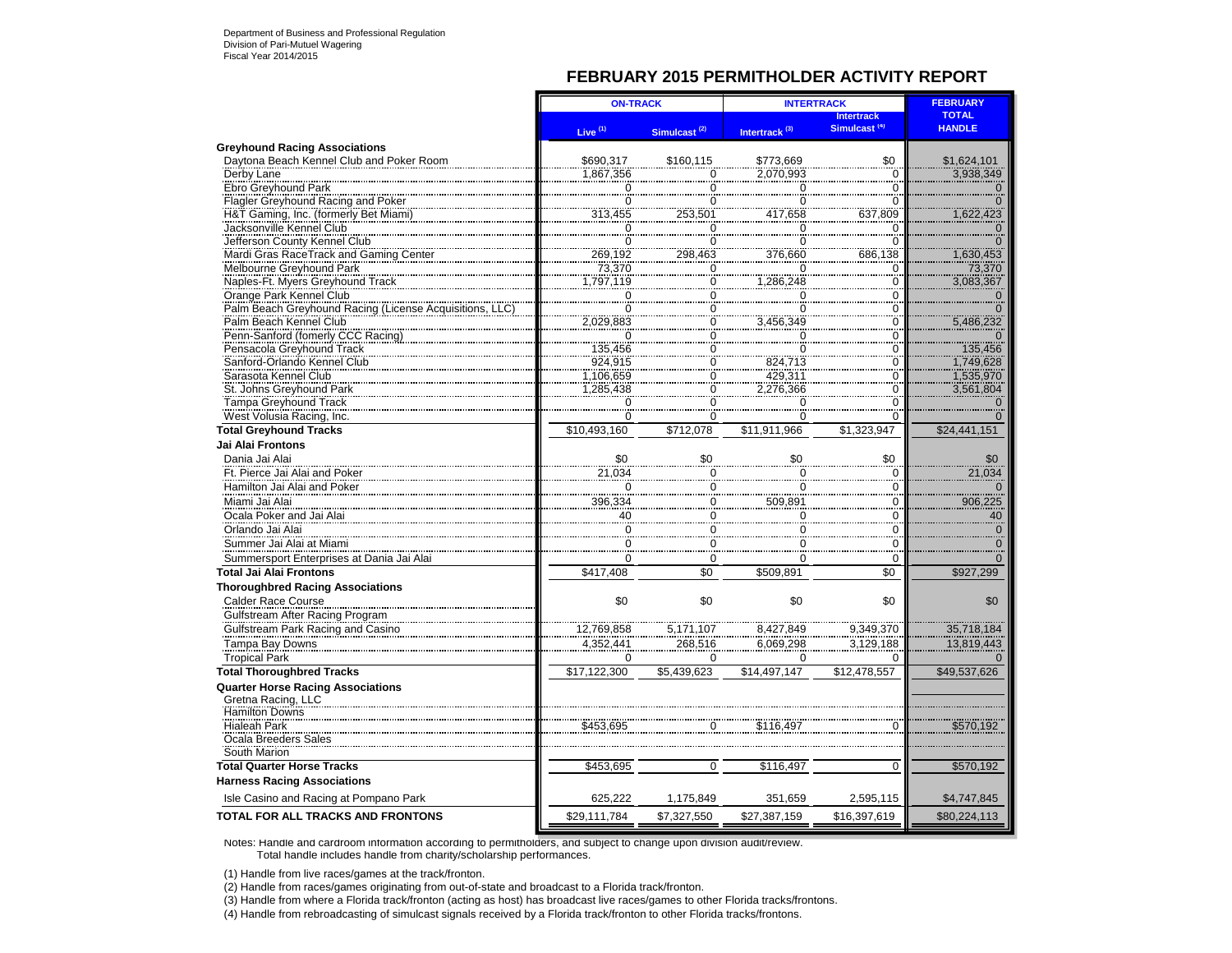## MARCH 2015 PERMITHOLDER ACTIVITY REPORT

|                                                                              | <b>ON-TRACK</b>     |                                      | <b>INTERTRACK</b>                    | <b>MARCH</b>             |                        |
|------------------------------------------------------------------------------|---------------------|--------------------------------------|--------------------------------------|--------------------------|------------------------|
|                                                                              |                     |                                      |                                      | <b>Intertrack</b>        | <b>TOTAL</b>           |
|                                                                              | Live <sup>(1)</sup> | Simulcast <sup>(2)</sup>             | Intertrack <sup>(3)</sup>            | Simulcast <sup>(4)</sup> | <b>HANDLE</b>          |
| <b>Greyhound Racing Associations</b>                                         |                     |                                      |                                      |                          |                        |
| Daytona Beach Kennel Club and Poker Room                                     | 609,450             | \$183,282                            | \$761,337                            | \$0                      | \$1,554,068            |
| Derby Lane                                                                   | 2,006,946           | 0                                    | 2.154.222                            | $\mathbf 0$              | 4,161,167              |
| Ebro Greyhound Park                                                          | 0                   | $\frac{8}{0}$                        | 0                                    | $\overline{0}$           |                        |
| Flagler Greyhound Racing and Poker                                           | $\overline{0}$      | $\bar{0}$                            | $\overline{0}$                       | $\overline{0}$           |                        |
| H&T Gaming, Inc. (formerly Bet Miami)                                        | 653,507             | 656,402                              | 838,016                              | 1,529,361                | 3,677,285              |
| Jacksonville Kennel Club                                                     | $\mathbf 0$         | 0                                    | 0                                    | 0                        |                        |
| Jefferson County Kennel Club                                                 | 0                   | 0                                    | $\overline{0}$                       | 0                        |                        |
| Mardi Gras RaceTrack and Gaming Center                                       | ō                   | 0                                    | 0                                    | 0                        |                        |
| Melbourne Greyhound Park                                                     | 63,030              | $\overline{0}$                       | $\overline{0}$                       | 0                        | 63,030                 |
| Naples-Ft. Myers Greyhound Track                                             | 962,479             | 0                                    | 1,346,403                            | 0                        | 3,308,882              |
| Orange Park Kennel Club                                                      | 0                   | $\begin{matrix} 0 \\ 0 \end{matrix}$ | $\begin{matrix} 0 \\ 0 \end{matrix}$ | 0                        |                        |
| Palm Beach Greyhound Racing (License Acquisitions, I                         | 0                   |                                      |                                      | 0                        |                        |
| Palm Beach Kennel Club                                                       | 2,019,704           | 809                                  | 3,403,859                            | 0                        | 5,424,372              |
| Penn-Sanford (fomerly CCC Racing)                                            | 0                   | $\overline{0}$                       | 0                                    | 0                        |                        |
| Pensacola Greyhound Track                                                    | 110,489             | 0                                    | 0                                    | 0                        | 110.489                |
| Sanford-Orlando Kennel Club                                                  | 910,739             | 0                                    | 789,828                              | 0                        | 1,700,567              |
| Sarasota Kennel Club                                                         | 1,075,514           |                                      |                                      | 0                        |                        |
| St. Johns Greyhound Park                                                     | 1,328,886           | $\frac{0}{0}$                        | 430,846<br>2,445,964                 | 0                        | 1,506,360<br>3,774,850 |
| <b>Tampa Greyhound Track</b>                                                 | 0                   | $\overline{0}$                       | $\overline{0}$                       | 0                        |                        |
| West Volusia Racing, Inc.                                                    | 0                   | 0                                    | $\mathbf 0$                          | 0                        |                        |
| <b>Total Greyhound Tracks</b>                                                | \$10,740,742        | \$840,492                            | \$12,170,474                         | \$1,529,361              | \$25,281,069           |
| <b>Jai Alai Frontons</b>                                                     |                     |                                      |                                      |                          |                        |
| Dania Jai Alai                                                               | \$0                 | \$0                                  | \$0                                  | \$0                      | \$0                    |
| Ft. Pierce Jai Alai and Poker                                                | 103,252             |                                      | 0                                    | 0                        | 103,252                |
| Hamilton Jai Alai and Poker                                                  | $\mathbf 0$         | $\overline{0}$<br>$\pmb{0}$          | 0                                    | 0                        |                        |
|                                                                              |                     |                                      |                                      |                          |                        |
| Miami Jai Alai                                                               | 419,430             | $\overline{0}$                       | 528,802                              | 0                        | 948,232                |
| Ocala Poker and Jai Alai                                                     |                     | $\mathbf 0$                          | $\Omega$                             | 0                        |                        |
| Orlando Jai Alai                                                             | 0                   | $\frac{0}{0}$                        | $\overline{0}$                       | $\Omega$                 |                        |
| Summer Jai Alai at Miami                                                     | 0                   |                                      | $\overline{0}$                       | $\overline{0}$           |                        |
| Summersport Enterprises at Dania Jai Alai                                    | $\Omega$            | $\Omega$                             | $\Omega$                             | $\Omega$                 | $\Omega$               |
| <b>Total Jai Alai Frontons</b>                                               | \$522,686           | $\overline{50}$                      | \$528.802                            | \$0                      | \$1,051,488            |
| <b>Thoroughbred Racing Associations</b>                                      |                     |                                      |                                      |                          |                        |
| <b>Calder Race Course</b>                                                    | \$0                 | \$0                                  | \$0                                  | \$0                      | \$0                    |
| Gulfstream After Racing Program                                              |                     |                                      |                                      |                          |                        |
| Gulfstream Park Racing and Casino                                            | 13,272,777          | 5,509,616                            | 8,679,529                            |                          | 37,769,295             |
| Tampa Bay Downs                                                              | 4,531,279           | 303,451                              | 5,217,320                            | 10,307,373<br>3,373,783  | 13,425,833             |
| <b>Tropical Park</b>                                                         | $\Omega$            | $\Omega$                             | $\Omega$                             | $\Omega$                 |                        |
| <b>Total Thoroughbred Tracks</b>                                             | \$17,804,056        | \$5,813,067                          | \$13,896,848                         | \$13,681,156             | \$51,195,127           |
|                                                                              |                     |                                      |                                      |                          |                        |
| <b>Quarter Horse Racing Associations</b>                                     |                     |                                      |                                      |                          |                        |
| Gretna Racing, LLC<br>Hamilton Downs                                         | $\overline{0}$      |                                      |                                      |                          | \$0<br>\$0             |
| <b>Hialeah Park</b>                                                          | 192.901             |                                      | 29 864                               |                          | \$222.765              |
| Ocala Breeders Sales                                                         |                     |                                      |                                      |                          | \$0                    |
| South Marion                                                                 |                     |                                      |                                      |                          | \$0                    |
|                                                                              |                     |                                      |                                      |                          |                        |
| <b>Total Qurater Horse Tracks</b>                                            | \$192,901           | \$0                                  | \$29,864                             | \$0                      | \$222,765              |
| <b>Harness Racing Associations</b><br>Isle Casino and Racing at Pompano Park | \$643,426           | \$1,137,837                          | \$304,008                            | \$2,722,691              | \$4,807,962            |
| <b>TOTAL FOR ALL TRACKS AND FRONTONS</b>                                     | \$29,903,811        | \$7,791,396                          | \$26,929,996                         | \$17,933,207             | \$82,558,411           |
|                                                                              |                     |                                      |                                      |                          |                        |

Notes: Handle and cardroom information according to permitholders, and subject to change upon division audit/review. Total handle includes handle from charity/scholarship performances.

(1) Handle from live races/games at the track/fronton.

(2) Handle from races/games originating from out-of-state and broadcast to a Florida track/fronton.

(3) Handle from where a Florida track/fronton (acting as host) has broadcast live races/games to other Florida tracks/frontons.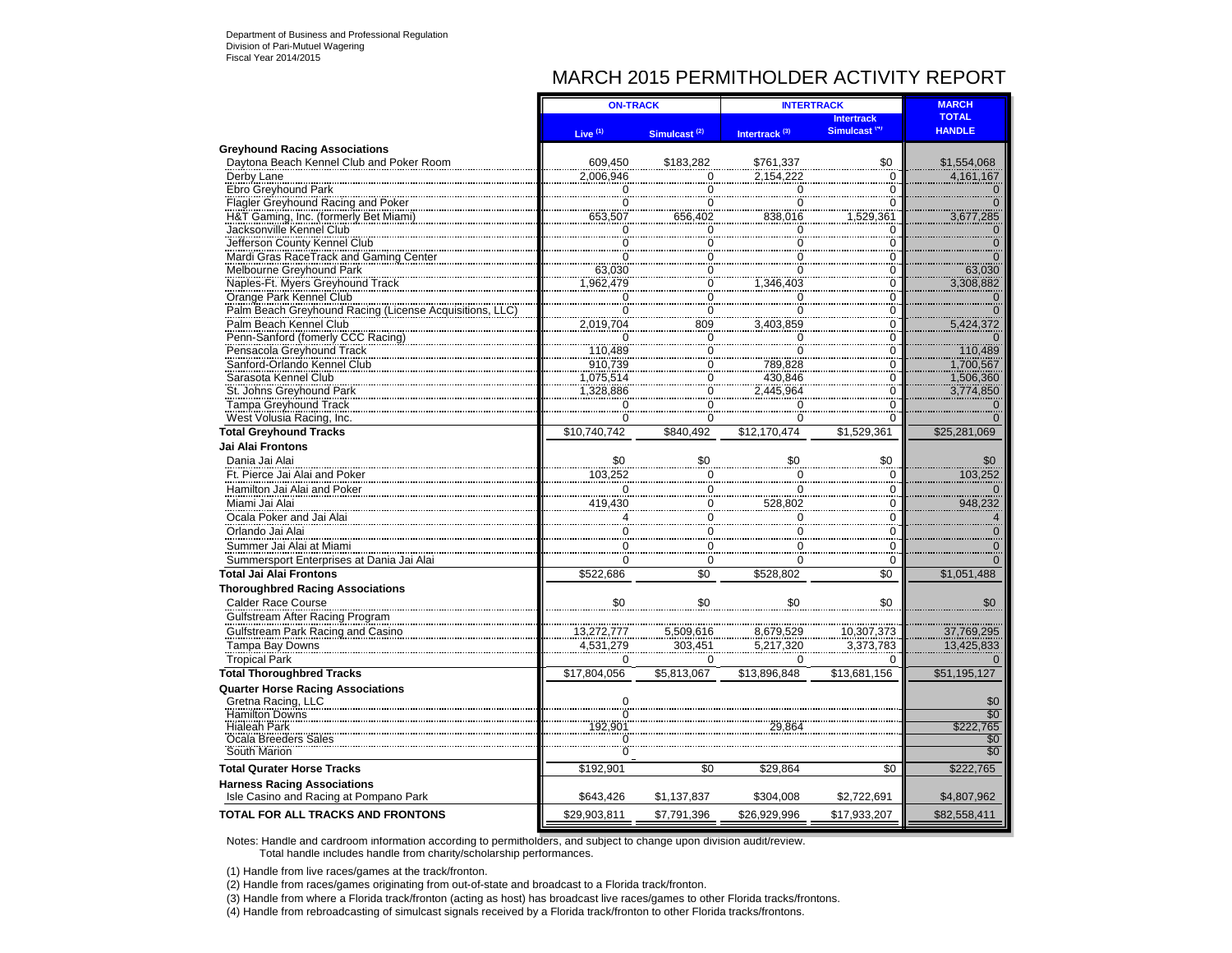# APRIL 2015 PERMITHOLDER ACTIVITY REPORT

|                                                                             | <b>ON-TRACK</b>           |                                  | <b>INTERTRACK</b>         | <b>APRIL</b>             |                     |
|-----------------------------------------------------------------------------|---------------------------|----------------------------------|---------------------------|--------------------------|---------------------|
|                                                                             |                           |                                  |                           | <b>Intertrack</b>        | <b>TOTAL</b>        |
|                                                                             | Live $(1)$                | Simulcast <sup>(2)</sup>         | Intertrack <sup>(3)</sup> | Simulcast <sup>(4)</sup> | <b>HANDLE</b>       |
| <b>Greyhound Racing Associations</b>                                        |                           |                                  |                           |                          |                     |
| Daytona Beach Kennel Club and Poker Room                                    | \$568,596                 | \$120,047                        | \$716,253                 | \$0                      | \$1,404,896         |
| Derby Lane                                                                  | 1,748,018                 | 0                                | 2,067,026                 | 0                        | 3,815,044           |
| Ebro Greyhound Park                                                         | $\Omega$                  | $\mathbf 0$                      | 0                         | 0                        |                     |
| Flagler Greyhound Racing and Poker<br>H&T Gaming, Inc. (formerly Bet Miami) | $\overline{0}$            |                                  | Ö                         | $\overline{0}$           |                     |
|                                                                             | 472,545                   | 657,906                          | 714,218                   | 1,669,605                | 3,514,273           |
| Jacksonville Kennel Club                                                    | 0                         | 0                                | 0                         | 0                        |                     |
| Jefferson County Kennel Club                                                | $\Omega$<br>$\frac{8}{0}$ | $\overline{0}$                   | $\Omega$                  | $\Omega$                 | $\Omega$            |
| Mardi Gras RaceTrack and Gaming Center                                      |                           |                                  | Ō                         | 0                        |                     |
| Melbourne Greyhound Park                                                    | 36,508                    | $\Omega$                         | 0                         | 0                        | 36,508              |
| Naples-Ft. Myers Greyhound Track                                            | 1,266,886                 | $\mathbf 0$                      | 1,055,585                 | $\Omega$                 | 2,322,471           |
| Orange Park Kennel Club                                                     | 108,242                   | $\overline{0}$<br>$\overline{0}$ | 236,106                   | $\overline{0}$           | $\frac{1}{344,348}$ |
| Palm Beach Greyhound Racing (License Acquisitio                             | $rac{1}{20}$              |                                  | $\Omega$                  | $\overline{0}$           |                     |
| Palm Beach Kennel Club                                                      | 1,613,838                 | 0                                | 3.227.806                 | 0                        | 4,841,644           |
| Penn-Sanford (fomerly CCC Racing)                                           | $\Omega$<br>90,282        | $\overline{0}$                   | 0                         | $\Omega$                 |                     |
| Pensacola Greyhound Track                                                   |                           | 0                                | $\ddot{o}$                | $\overline{0}$           | 90.282              |
| Sanford-Orlando Kennel Club                                                 | 877,422                   | $\Omega$                         | 840.761                   | $\Omega$                 | 1,718,183           |
| Sarasota Kennel Club                                                        | 743,084                   | $\overline{0}$                   | $\frac{362,134}{362,134}$ | $\overline{0}$           | 1,105,218           |
| St. Johns Greyhound Park                                                    | 1,137,366                 | 0<br>$\check{0}$                 | 2,127,074                 | $\Omega$                 | 3,264,440           |
| <b>Tampa Greyhound Track</b>                                                | $\overline{0}$            |                                  | $\overline{0}$            | $\overline{0}$           |                     |
| West Volusia Racing, Inc.                                                   | 0                         | $\Omega$                         | 0                         | 0                        |                     |
| <b>Total Greyhound Tracks</b>                                               | \$8,662,786               | \$777,953                        | \$11,346,963              | \$1,669,605              | \$22,457,307        |
| Jai Alai Frontons                                                           |                           |                                  |                           |                          |                     |
| Dania Jai Alai                                                              | $$0$                      | \$0                              | \$0                       | \$0                      | \$0                 |
| Ft. Pierce Jai Alai and Poker                                               | $\mathbf 0$               | $\mathbf 0$                      | 0                         | $\mathbf 0$              |                     |
| Hamilton Jai Alai and Poker                                                 | $\overline{\phantom{0}}$  | $\overline{0}$                   | $\pmb{0}$                 | $\mathbf 0$              | $\Omega$            |
| Miami Jai Alai                                                              |                           | $\Omega$                         | 494.420                   | 0                        | 907,191             |
| Ocala Poker and Jai Alai                                                    | $\Omega$                  | $\Omega$                         | 0                         | $\Omega$                 | $\Omega$            |
| Orlando Jai Alai                                                            | 548                       | $\check{0}$                      | $\frac{8}{0}$             | $\overline{0}$           | 548                 |
| Summer Jai Alai at Miami                                                    | $\mathbf 0$               | $\mathbf 0$                      | 0                         | $\Omega$                 | $\Omega$            |
| Summersport Enterprises at Dania Jai Alai                                   | 0                         | 0                                | 0                         | $\Omega$                 |                     |
| <b>Total Jai Alai Frontons</b>                                              | \$413,319                 | $\overline{50}$                  | \$494.420                 | $\overline{50}$          | \$907,739           |
| <b>Thoroughbred Racing Associations</b>                                     |                           |                                  |                           |                          |                     |
| <b>Calder Race Course</b>                                                   | \$0                       | \$0                              | \$0                       | \$0                      | \$0                 |
| Gulfstream After Racing Program                                             |                           |                                  |                           |                          |                     |
|                                                                             |                           |                                  |                           |                          |                     |
| Gulfstream Park Racing and Casino                                           | 5,692,934                 | 5,043,753                        | 5,223,407                 | 10,438,048               | 26,398,142          |
| Tampa Bay Downs                                                             | 3,021,604                 | 745,842                          | 3,441,535                 | 6.684.063                | 13,893,044          |
| <b>Tropical Park</b>                                                        | $\Omega$                  | $\Omega$                         | $\Omega$                  | 0                        |                     |
| <b>Total Thoroughbred Tracks</b>                                            | \$8,714,538               | \$5.789.594                      | \$8.664.942               | \$17,122,111             | \$40,291,185        |
| <b>Quarter Horse Racing Associations</b>                                    |                           |                                  |                           |                          |                     |
| Gretna Racing, LLC                                                          | \$0                       |                                  |                           |                          | \$0                 |
| <b>Hamilton Downs</b>                                                       |                           |                                  |                           |                          |                     |
| Hialeah Park                                                                | 0                         |                                  | $\Omega$                  | O                        |                     |
| Ocala Breeders Sales                                                        |                           |                                  |                           |                          |                     |
| South Marion                                                                | $\Omega$                  |                                  |                           |                          | $\mathbf{0}$        |
| <b>Total Quarter Horse Tracks</b>                                           | $\mathbf 0$               | $\mathbf 0$                      | 0                         | 0                        | \$0                 |
| <b>Harness Racing Associations</b>                                          |                           |                                  |                           |                          |                     |
| Isle Casino and Racing at Pompano Park                                      | 424,636                   | 1,085,738                        | 196,023                   | 2,563,308                | 4,269,705           |
| <b>TOTAL FOR ALL TRACKS AND FRONTONS</b>                                    | \$18,215,279              | \$7,653,284                      | \$20,702,349              | \$21,355,024             | \$67,925,936        |
|                                                                             |                           |                                  |                           |                          |                     |

Notes: Handle and cardroom information according to permitholders, and subject to change upon division audit/review. Total handle includes handle from charity/scholarship performances.

(1) Handle from live races/games at the track/fronton.

(2) Handle from races/games originating from out-of-state and broadcast to a Florida track/fronton.

(3) Handle from where a Florida track/fronton (acting as host) has broadcast live races/games to other Florida tracks/frontons.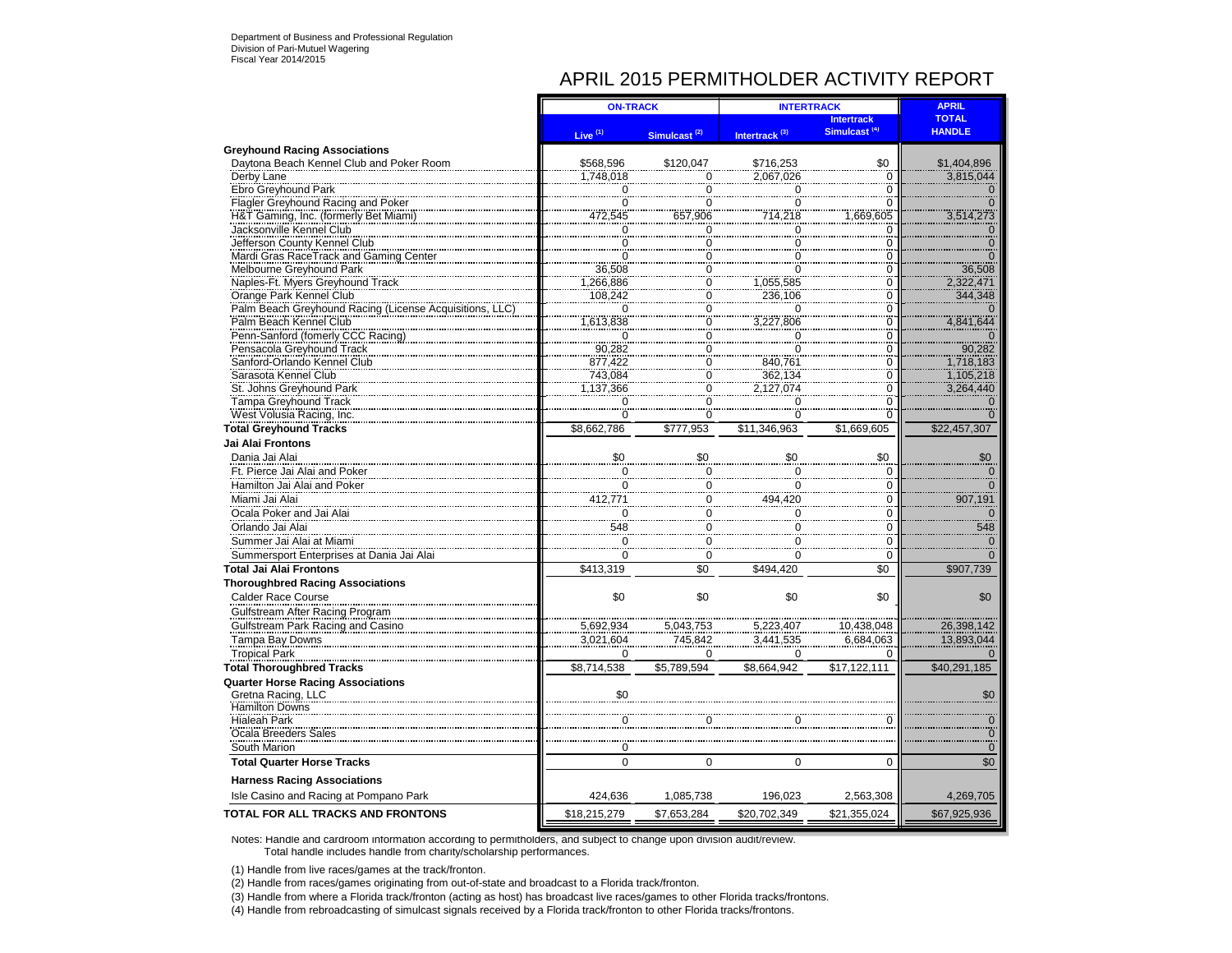# MAY 2015 PERMITHOLDER ACTIVITY REPORT

|                                                        | <b>ON-TRACK</b> |                                  | <b>INTERTRACK</b>             | <b>MAY</b>               |                |
|--------------------------------------------------------|-----------------|----------------------------------|-------------------------------|--------------------------|----------------|
|                                                        |                 |                                  |                               | <b>Intertrack</b>        | <b>TOTAL</b>   |
|                                                        | Live $(1)$      | Simulcast <sup>(2)</sup>         | Intertrack <sup>(3)</sup>     | Simulcast <sup>(4)</sup> | <b>HANDLE</b>  |
| <b>Greyhound Racing Associations</b>                   |                 |                                  |                               |                          |                |
| Davtona Beach Kennel Club and Poker Room               | \$550,051       | \$0                              | \$694.873                     | \$0                      | \$1,244,925    |
| Derby Lane                                             | 1,718,319       | $\overline{0}$                   | 2,253,750                     | 0                        | 3,972,069      |
| Ebro Greyhound Park                                    | 237,220         | $\begin{matrix}0\\0\end{matrix}$ | 0                             | $\Omega$                 | 237,220        |
| Flagler Greyhound Racing and Poker                     | $\overline{0}$  |                                  | $\overline{0}$                | 0                        |                |
| H&T Gaming, Inc. (formerly Bet Miami)                  | $\check{0}$     | 817,421                          | $\overline{0}$                | 2,172,594                | 2,990,015      |
| Jacksonville Kennel Club                               | $\overline{0}$  | Ö                                | $\overline{0}$                | $\Omega$                 |                |
| Jefferson County Kennel Club                           | $\Omega$        | 0                                | $\Omega$                      | 0                        |                |
| Mardi Gras RaceTrack and Gaming Center                 | $\overline{0}$  | $\ddot{\mathbf{0}}$              | $\overline{0}$<br>$\check{0}$ | $\Omega$                 |                |
| Melbourne Greyhound Park                               | $\Omega$        | $\frac{8}{0}$                    |                               | 0                        |                |
| Naples-Ft. Myers Greyhound Track                       | 893,108         | $\overline{0}$                   | 1,005,819                     | 0                        | 1,898,927      |
| Orange Park Kennel Club                                | 1,489,835       | $\frac{0}{0}$                    | 2,539,560                     | $\overline{0}$           | 4,029,396      |
| Palm Beach Greyhound Racing (License Acquisitions, LLC | $\overline{0}$  |                                  | Ö                             | $\overline{0}$           |                |
| Palm Beach Kennel Club                                 | 1,791,254       | $\check{0}$                      | 3,533,964                     | $\ddot{\rm{o}}$          | 5,325,218      |
| Penn-Sanford (fomerly CCC Racing)                      | $\Omega$        | $\overline{0}$                   | $\overline{0}$                | 0                        |                |
| Pensacola Greyhound Track                              | 107,601         | $\ddot{o}$                       | $\overline{0}$                | $\overline{0}$           | 107,601        |
| Sanford-Orlando Kennel Club                            | 1.033.241       | $\check{\overline{0}}$           | 938,286                       | $\overline{0}$           | 1,971,527      |
| Sarasota Kennel Club                                   | $\overline{0}$  | $\overline{0}$                   | $\mathbf 0$                   | $\overline{0}$           | $\mathbf 0$    |
| St. Johns Greyhound Park                               | Ö               | $\overline{0}$                   | $\overline{0}$                | $\overline{0}$           | $\overline{0}$ |
| Tampa Greyhound Track                                  | $\overline{0}$  | $\overline{0}$                   | $\overline{0}$                | $\Omega$                 |                |
| West Volusia Racing, Inc.                              | $\check{\circ}$ | $\frac{8}{0}$                    | $\overline{0}$                | $\overline{0}$           |                |
| <b>Total Greyhound Tracks</b>                          | \$7,820,630     | \$817.421                        | \$10.966.253                  | \$2,172,594              | \$21,776,898   |
| Jai Alai Frontons                                      |                 |                                  |                               |                          |                |
| Dania Jai Alai                                         | \$0             | \$0                              | \$0                           | \$0                      | $\$0$          |
| Ft. Pierce Jai Alai and Poker                          | $\Omega$        | 0                                | $\Omega$                      | $\Omega$                 |                |
| Hamilton Jai Alai and Poker                            | $\mathbf 0$     | $\overline{0}$                   | 0                             | $\mathbf 0$              | $\mathbf 0$    |
| Miami Jai Alai                                         | $\mathbf 0$     | $\mathbf 0$                      | $\mathbf 0$                   | 0                        | $\frac{6}{10}$ |
| Ocala Poker and Jai Alai                               | $\mathsf 0$     | $\overline{0}$                   | 0                             | $\mathbf 0$              | $\overline{0}$ |
| Orlando Jai Alai                                       | 160             | $\mathbf 0$                      | $\mathbf 0$                   | 0                        | 160            |
| Summer Jai Alai at Miami                               | 424,694         | $\mathbf 0$                      | 543,027                       | 0                        | 967,721        |
| Summersport Enterprises at Dania Jai Alai              | $\mathbf 0$     | $\frac{6}{0}$                    | $\mathbf 0$                   | 0                        | $\Omega$       |
| <b>West Flagler Associates</b>                         | $\Omega$        | $\mathbf 0$                      | $\Omega$                      | 0                        |                |
| <b>Total Jai Alai Frontons</b>                         | \$424,854       | $\overline{50}$                  | \$543,027                     | $\overline{50}$          | \$967,881      |
| <b>Thoroughbred Racing Associations</b>                |                 |                                  |                               |                          |                |
| Calder Race Course                                     | \$0             | \$0                              | \$0                           | \$0                      | \$0            |
| <b>Gulfstream After Racing Program</b>                 |                 |                                  |                               |                          |                |
| Gulfstream Park Racing and Casino                      | 2,863,891       | 12,163,109                       |                               | 24,674,071               | 42,616,457     |
| Tampa Bay Downs                                        | 683,001         | 306,215                          | 2,915,386<br>790,430          | 3,421,015                | 5,200,661      |
|                                                        |                 |                                  |                               |                          |                |
| <b>Tropical Park</b>                                   | 1,312,843       | 260,344                          | 1,327,708                     | 715,676                  | 3,616,571      |
| <b>Total Thoroughbred Tracks</b>                       | \$4,859,735     | \$12,729,668                     | \$5,033,524                   | \$28,810,762             | \$51,433,689   |
| <b>Quarter Horse Racing Associations</b>               |                 |                                  |                               |                          |                |
| Gretna Racing, LLC                                     | $\mathbf 0$     | $\mathbf 0$                      | $\mathbf 0$                   | $\Omega$                 | \$0            |
| <b>Hialeah Park</b>                                    | $\mathbf 0$     | $\mathbf 0$                      | $\mathbf 0$                   | 0                        | $\Omega$       |
| <b>Total Quarter Horse Tracks</b>                      | $\Omega$        | $\Omega$                         | $\Omega$                      | $\Omega$                 |                |
| <b>Harness Racing Associations</b>                     |                 |                                  |                               |                          |                |
| Isle Casino and Racing at Pompano Park                 | \$237.542       | \$1,123,432                      | \$112,881                     | \$2,486,241              | \$3.960.096    |
| TOTAL FOR ALL TRACKS AND FRONTONS                      | \$13,342,761    | \$14,670,521                     | \$16,655,685                  | \$33,469,597             | \$78,138,564   |

Notes: Handle and cardroom information according to permitholders, and subject to change upon division audit/review. Total handle includes handle from charity/scholarship performances.

(1) Handle from live races/games at the track/fronton.

(2) Handle from races/games originating from out-of-state and broadcast to a Florida track/fronton.

(3) Handle from where a Florida track/fronton (acting as host) has broadcast live races/games to other Florida tracks/frontons.